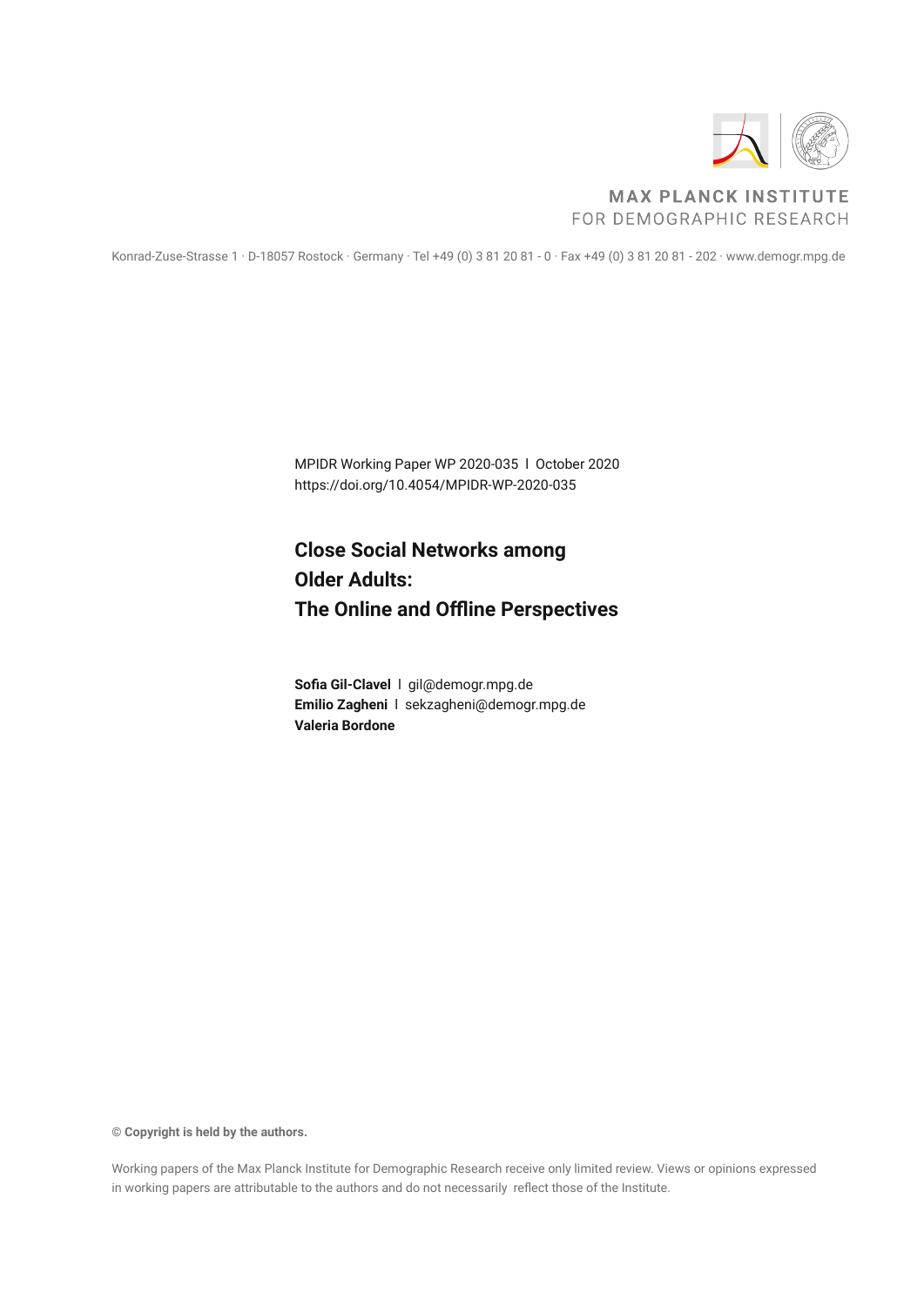#### **Close Social Networks among Older Adults: The Online and Offline Perspectives**

## Sofia Gil-Clavel<sup>12</sup>; Emilio Zagheni<sup>2</sup>; Valeria Bordone<sup>3</sup>

#### **Abstract**

Qualitative studies have found that the use of Information and Communication Technologies is related to an enhanced quality of life for older adults, as these technologies might act as a medium to access social capital regardless of distance. In order to quantitatively study the association between older people's characteristics and the likelihood of having a network of close friends offline and online, we use data from the Survey of Health, Ageing and Retirement in Europe and from Facebook. Using a novel approach to analyze aggregated and anonymous Facebook data within a regression framework, we show that the associations between having close friends and age, sex and being a parent are the same offline and online. Migrants who use internet are less likely to have close friends offline, but migrants who are Facebook users are more likely to have close friends online, suggesting that digital relationships may compensate for the potential lack of offline close friendships among older migrants.

**Keywords:** Social Networks; Social Capital; Older People; Social Media Data; Europe

#### **Introduction**

l

Over the last decade there has been a rapid increase in the possibilities offered by online environments to cultivate meaningful social relationships. As more and more areas of life are "digitized", this process - often referred to as "digitalization of life" – creates both challenges and opportunities. On the one hand, unequal access to digital technologies and heterogeneous levels of digital literacy may amplify existing inequalities. On the other hand, for some sociodemographic groups, access to digital resources may help compensate for lower levels of social capital and serve as an equalizer, thus reducing overall inequalities in areas such as social support.

Older adults are part of a key demographic group that could potentially benefit largely from access to digital technologies, but that is also at risk of being excluded from reaping the gains of a digital world if they fall on the "wrong" side of the digital divide. Understanding the role of internet and Social Network Sites (SNS) in later life requires a broad and comparative perspective. In 2018, in Europe 75% of adults aged 55-64 declared to have used internet in the

 $1$  University of Groningen, Groningen, The Netherlands. For correspondence: [gil@demogr.mpg.de](mailto:gil@demogr.mpg.de)

<sup>2</sup> Max Planck Institute for Demographic Research, Rostock, Germany.

<sup>&</sup>lt;sup>3</sup> University of Vienna, Vienna, Austria.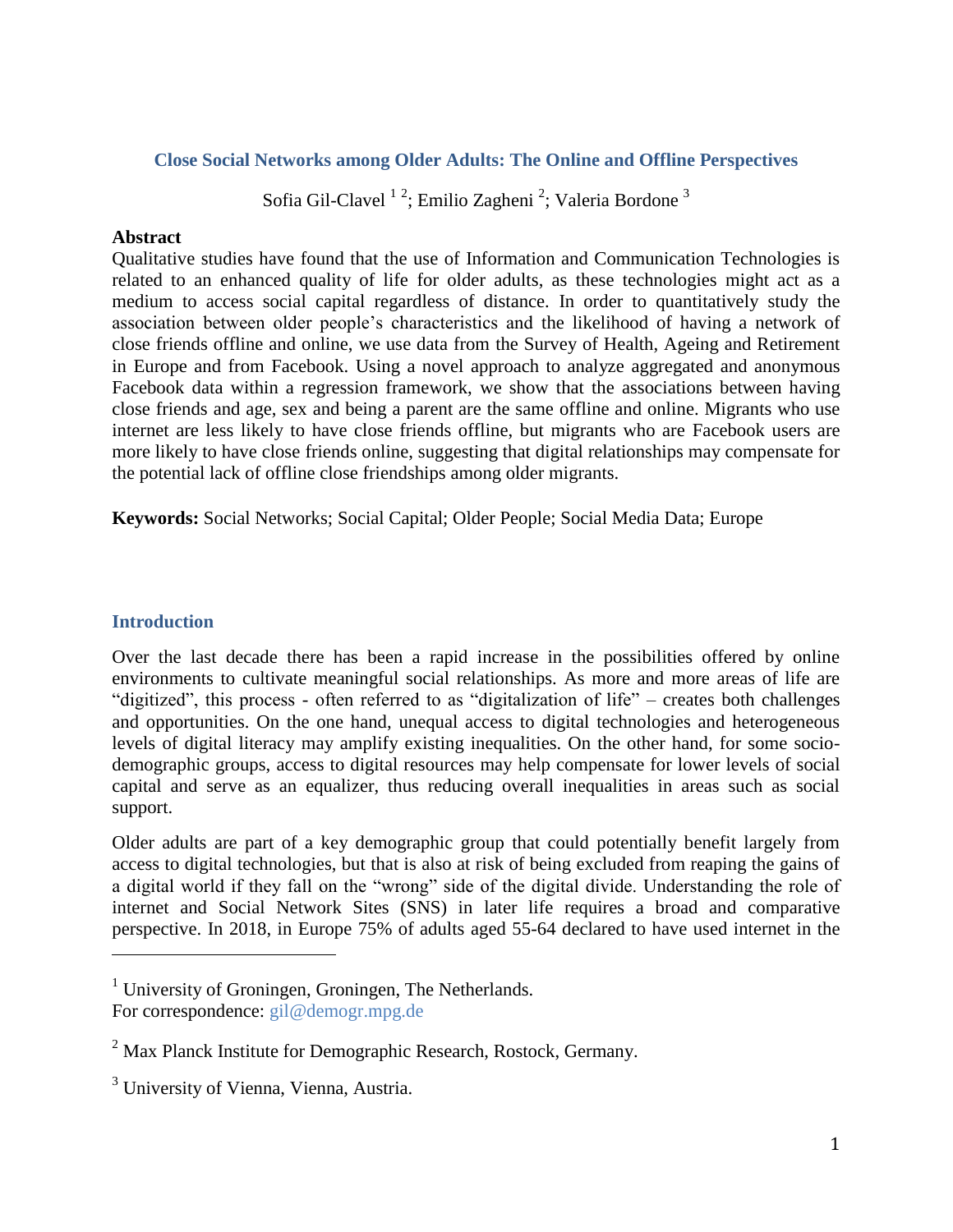last 3 months, whereas for those over 65 the percentage dropped to 56% (Eurostat 2018). The use of Information and Communication Technologies by older adults -internet among them- is related to an enhanced quality of life (Francis et al. 2019; Sims, Reed, and Carr 2016). This relationship is believed to result from the access to social capital that these technologies offer (Neves 2013). In particular, SNS, such as Facebook and Twitter, play an important role among the Information and Communication Technologies resources that older people have access to, because they help older people to overcome perceptions of social isolation and loneliness (Jung and Sundar 2016; Ballantyne et al. 2010).

Demographers have used survey data to study population dynamics since the advent of the discipline. But there are certain populations that are still difficult to sample. These include, among others, migrants (Beauchemin and González-Ferrier 2011) and older migrants (Warnes and Williams 2006). The digital revolution has created new opportunities to passively collect socio-demographic and behavioral data through social media platforms like Facebook and Twitter (Edelmann et al. 2020; Alburez-Gutierrez et al. 2019; Lazer and Radford 2017). Even though these platforms were not conceived for research purposes, the fast growth of their worldwide user base has led researchers to consider them as a complementary data source for demographic research.

Facebook use can be considered a prime example of SNS, given that it is the most frequently used SNS worldwide with more than two billion users (Facebook Inc. 2019). The use of these data has advantages for demographic research. For example, it offers ways to obtain information about demographic characteristics and interests of subpopulations that otherwise would be difficult to reach and to study. Thus, Facebook data have already been used to study access to digital technologies (Fatehkia, Kashyap, and Weber 2018), immigrant's cultural assimilation (Stewart et al. 2019; Dubois et al. 2018), and to estimate migrant stocks across countries (Zagheni, Weber, and Gummadi 2017).

To the best of our knowledge, no study has investigated the use of Information and Communication Technologies in older populations using a combination of social media and more traditional survey data. Here, we use both traditional and new sources of data: the Survey of Health, Ageing and Retirement in Europe (SHARE) and Facebook data, respectively. These are used to expand the literature regarding: (1) the representativeness of Facebook data for ageing research; and (2) the association between older people's characteristics and having a close network of friends offline and online. This way we aim to offer new insights on who has access to the benefits that social capital could impart through the use of internet and SNS.

This paper aims to contribute to the literature both methodologically and substantively. First, we show how data from the Facebook Marketing Application Programming Interface (API) can be used to understand relationships in a way that mimics micro-level regression analysis, even though the data comes only in aggregate form. Second, we demonstrate how digital trace data can provide new insights into the use of SNS by older people.

In what follows, we first present the theoretical background of our work. We discuss the definition of social capital and its determinants; the role of social capital on health; and the relation between social capital, internet and SNS use, and older adults' health. We also explain why older migrants might be the ones that benefit the most from the use of internet and SNS. We then introduce the two databases we use for our analyses and explain the methodological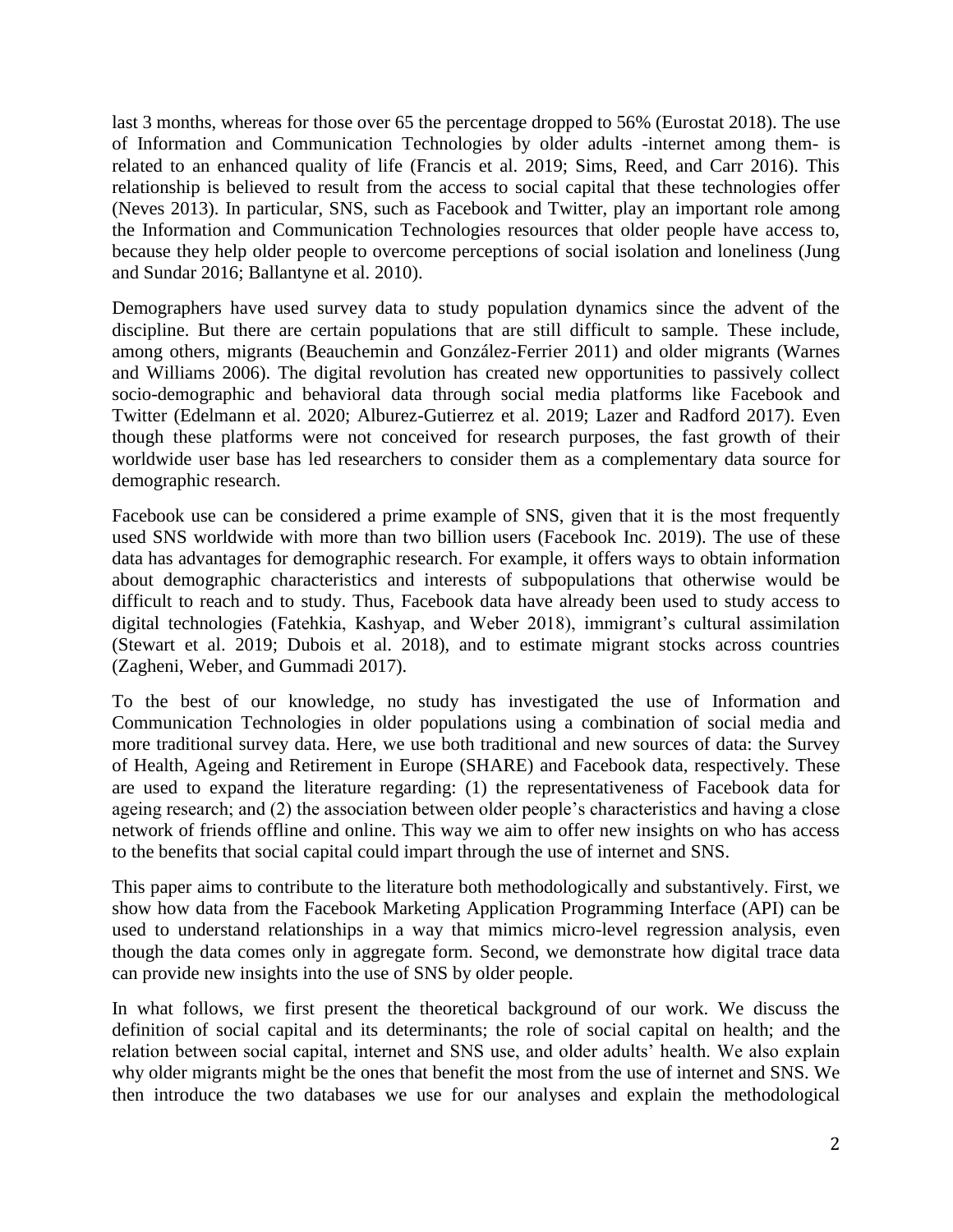approach. After showing the results obtained from the analyses of each database, we summarize the findings and conclude.

#### **Background**

The concept of social capital offers a suitable theoretical framework to make hypotheses on the benefits that the use of internet and SNS may have for older adults (Rios, Wohn, and Lee 2019; Barbosa Neves 2015). According to Coleman (1988), the possession of social capital means that individuals are embedded in a system of normative obligations where they can find and provide help and support, whether within families or in larger communities. The general idea behind the concept of social capital refers to the features of social organization, such as networks, norms, and trust that facilitate coordination and cooperation for mutual benefit (Coleman 1988; Putnam 1993). Social capital is characterized by being a public good (Putnam 1993), that may be generated where there are dense, lateral networks involving voluntary engagement, trust, and mutual benefit (Onyx and Bullen 2000). As Lin (1999) emphasizes, the concept of social capital is anchored in social networks and embedded resources.

Social capital is recognized by a long body of literature as having a positive association with health. In their systematic review on social capital and health outcomes, Ehsan et al. (2019) show that there is a good amount of evidence to indicate that social capital is associated with better health and that social relationships are protective against mortality. It has also been argued that social capital may have a positive effect on self-related health among depressed people, though the causal relation remains unclear (Kobayashi et al. 2013). Depressed people are likely to have access to smaller networks and have less social contacts than healthy individuals.

When restricting the population to older people, results are similar: higher social capital is associated with lower mortality rates (Coll-Planas et al. 2017; Nyqvist et al. 2014). However, the association may be confounded by factors such as physical and mental health. Therefore, reverse causality cannot be excluded (Coll-Planas et al. 2017; Nyqvist et al. 2014). By means of older people's social networks, Seeman et al. (1993) show that there is a direct negative effect between social ties and mortality risk. Among older people's networks, family has been at the center of attention in ageing studies, given the shift towards closer relationships in later life (Cornwell, Laumann, and Schumm 2008; McPherson, Smith-Lovin, and Brashears 2006; Carstensen, Isaacowitz, and Charles 1999).

With shrinking kin relationships in ageing societies characterized by increasing absence of children and partners, a serious threat might be posed to health in later life, especially in countries where welfare state services are poorly developed (e.g. Kohli and Albertini 2009; Brandt, Haberkern, and Szydlik 2009). Indeed, loneliness, referring to the subjective feeling of lack or loss of companionship (Gierveld 1998), and social isolation, referring to the objective social situation of lack of relationships (Dykstra 2009), are considered among the major hazards to older people's health (Gierveld, Tilburg, and Dykstra 2006). Both loneliness and social isolation are linked to depression and early mortality (Holt-Lunstad et al. 2015; Pantell et al. 2013; Luo et al. 2012; Perissinotto, Stijacic Cenzer, and Covinsky 2012). Furthermore, individuals with larger and stronger networks are healthier and experience reduced levels of cognitive decline than those with lower levels of social connection (Cherry et al. 2013; Seeman et al. 2011; Smith and Christakis 2008).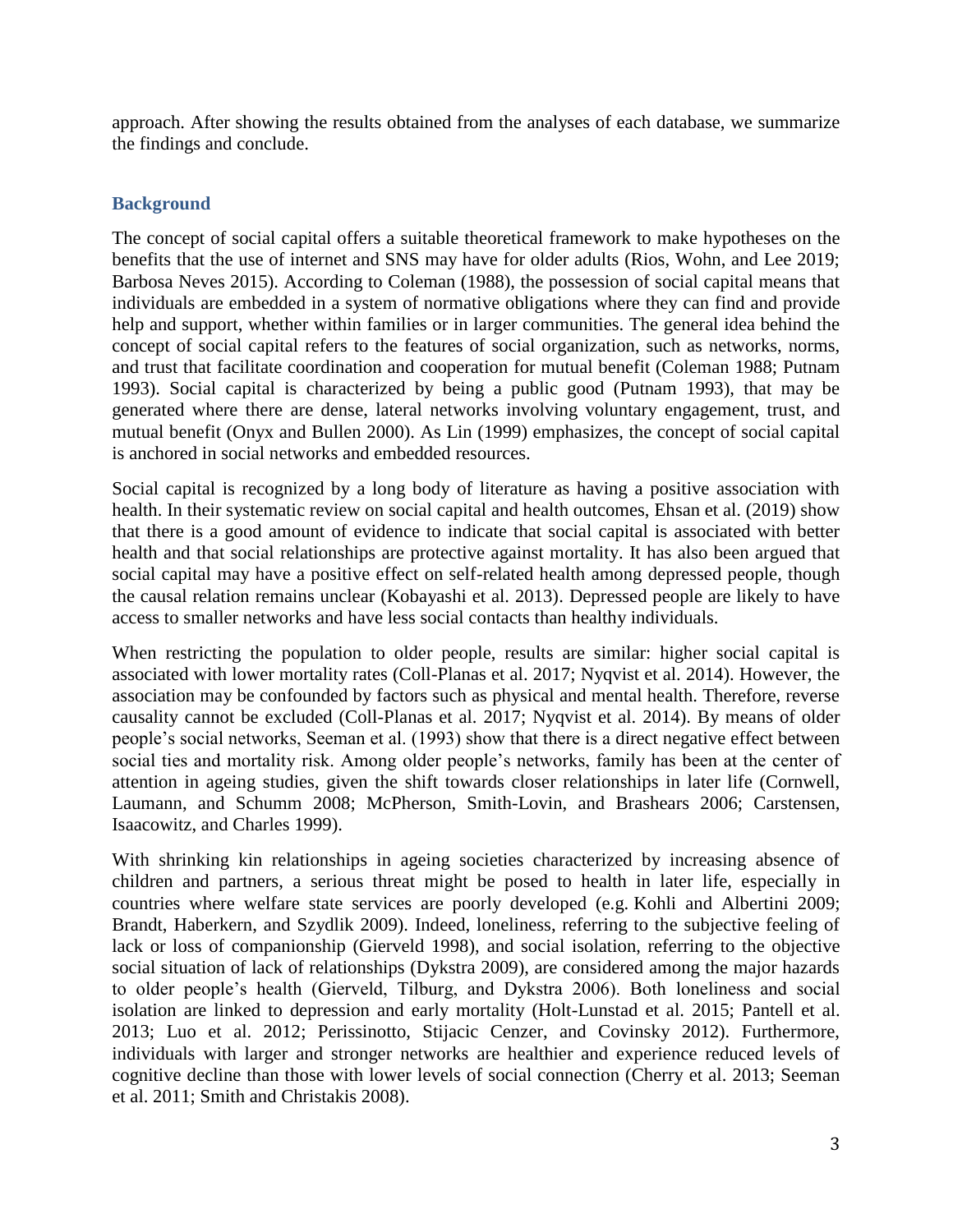Following the fast and global spread of digital technology, research has started to explore whether and how the use of Information and Communication Technologies, in particular internet and SNS, could help older adults to improve their health. The internet may act as a medium for older adults to achieve better health through access to information and social relationships (Rios, Wohn, and Lee 2019; Sum et al. 2008). It may also help maintain close relationship (i.e. bonding social capital) (Barbosa Neves 2015). Similarly, the use of SNS represents an accessible and relatively low-cost mechanism to enhance social connections at older ages (Vitak 2014). For example, it has been shown that SNS can reduce loneliness experienced at particular moments of the day and related to not being part of a community (Ballantyne et al. 2010). They also allow older people to communicate with family and acquaintances and to receive support from them (Lee, Noh, and Koo 2013). It is believed that Communication Technologies can help older adults to connect with geographically distant kin (Quan-Haase et al. 2018) and with relatives that live abroad or far away (Neves et al. 2018).

Among older people, migrants are the ones that might benefit the most from these technologies, given that they are the ones that have more links with people living abroad (Näre, Walsh, and Baldassar 2017), and that they report the highest levels of loneliness compared to people without a migration background (Tilburg and Fokkema 2020; Fokkema and Naderi 2013). Qualitative studies suggest that migrants rely on Information and Communication Technologies to exchange emotional care over distance (Baldassar et al. 2016; Bates and Komito 2012; Komito 2011), but still little is known from quantitative analyses at the population level.

In this work we build on the literature on social capital and population aging, with a particular focus on immigrants. We consider having close friends as a proxy for access to social capital and its health benefits. We test, at the population level, which older people are more likely to have close friends depending on whether they are internet users, Facebook users (as a proxy for SNS usage), or offline. More broadly we want to assess whether internet and SNS use help increase access to social capital for populations that typically have lower access.

#### **Data**

We use two sources of data to analyze and contrast the characteristics of people's online and offline social networks. To do so, we draw on data from SHARE and from the Facebook Marketing API.

#### **SHARE Database**

SHARE is a longitudinal survey representative of the population aged 50 years and over in Europe. The SHARE survey design enables scientists to draw inferences about the population of 50 years and older across countries by using probability-based sampling. For this study we use wave 6, conducted in 2015 in 17 European countries (Appendix B) with 66,153 participants, because it is the most recent wave including the module on Social Networks. The target population of SHARE wave 6 "[...] consists of persons born in 1964 or earlier, and persons who are a spouse/partner of a person born in 1964 or earlier, who speak (one of) the official language(s) of the country (regardless of nationality and citizenship) and who do not live either abroad or in institutions such as prisons and hospitals during the entire fieldwork period" (Bergmann, De Luca, and Scherpenzeel 2017, 77).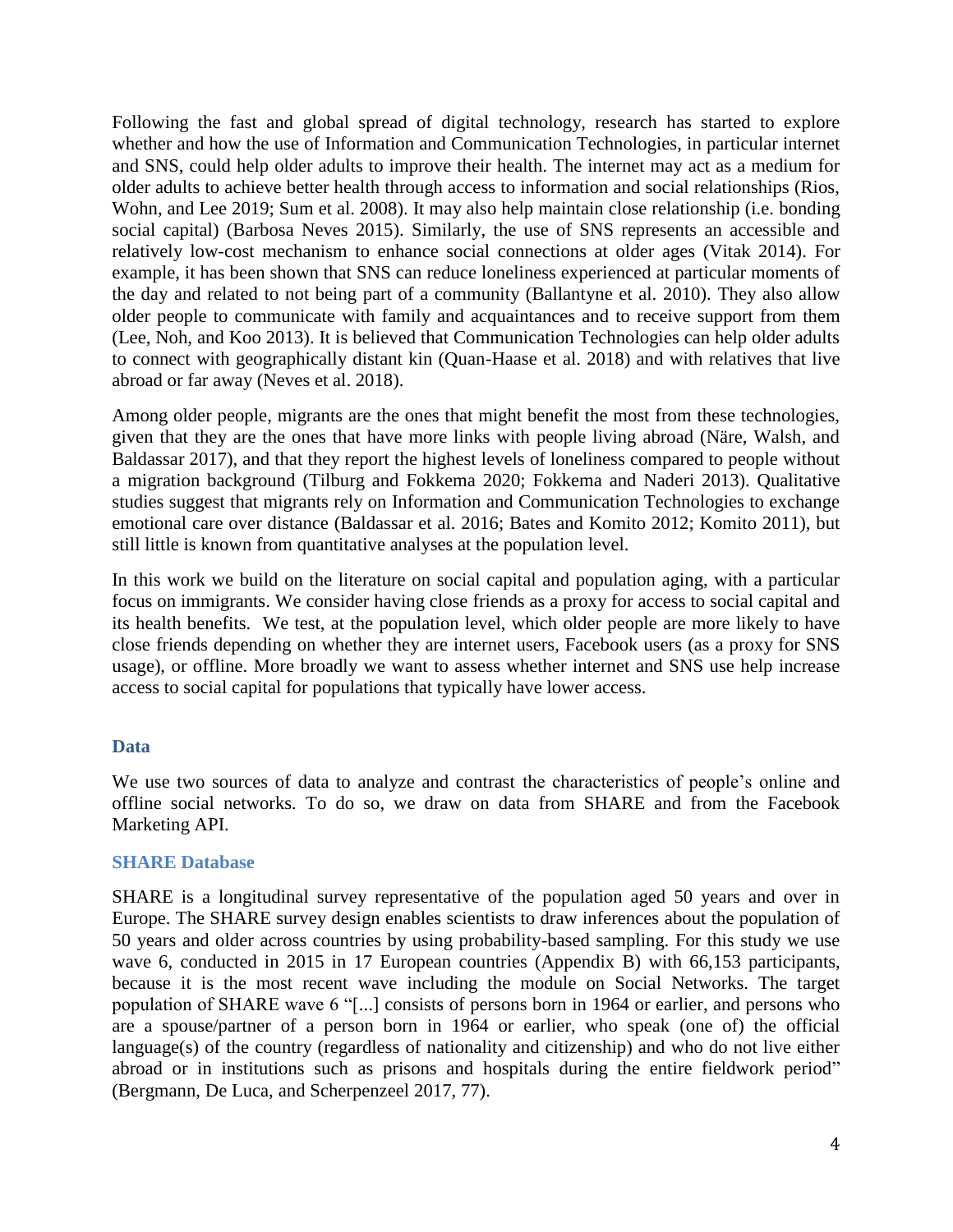For a complete description of the variables used in the study the reader can refer to Appendix A of this paper. Here we briefly summarize them. (1) *Sex* is a dummy variable with 1 meaning the person is a woman and 0 man. (2) *Age* is a categorical variable that can be either 0 if respondent's age is 50-64 or 1 if 65+. (3) *Education* is a categorical variable that can take values 0 if respondent's highest educational attainment is below college degree, 1 if it is college or above, and 2 if unspecified. (4) *Parent* is a dummy variable with 1 meaning that the person has at least one child and 0 otherwise. (5) *Immigrant* is a dummy variable taking value 1 if the respondent was not born in the country of interview and 0 otherwise. (6) *Friend* is a dummy variable taking value 1 when the respondent declares to have at least one person with whom they feel either very close or extremely close and 0 otherwise. (7) *Internet* is a dummy variable indicating whether the respondent used the internet at least once during the previous 7 days, for e-mailing, searching for information, making purchases, or for any other purpose.

Given the relevance of the variable *Friend* for our study, we now provide further details about it. The Social Network Module of SHARE is based on "[...] a name generating mechanism in which respondents identify the people who are important to them and then subsequently add information on each person (up to seven named)" (Schwartz, Litwin, and Kotte 2017, 22). This information includes the ties that were involved in social exchange (e.g., the financial or time transfers in which people engage).

As described by Schwartz, Litwin, and Kotte (2017), the interview starts with the question "Over the last 12 months, who are the people with whom you most often discussed important things?", to which the interviewee can answer with up to six names and name one additional person that is important for them "for some other reason". Afterwards, more details are asked about the named persons, if such information does not appear elsewhere in the interview (e.g., children's data). The information includes gender, year of birth, occupational status and marital status of each mentioned person, as well as their residential proximity, frequency of contact and emotional closeness to them.

In particular, based on the answer ((1) Not very close; (2) Somewhat close; (3) Very close; and (4) Extremely close) to the question "How close do you feel to [mentioned name]?", we built the dummy variable *Friend*, taking value 1 when the respondent declares to have at least one person with whom they feel very close or extremely close and 0 otherwise.

#### **Facebook Database**

The Facebook Marketing API is a tool that allows access to the Facebook Adverts Manager in a programmatic way. The Facebook Adverts Manager platform gives advertisers the approximate number of Facebook users that match certain characteristics, before an ad is launched and before any payment is performed or requested (for a detailed description the reader can refer to Zagheni, Weber, and Gummadi (2017)). This platform was built for marketing purposes, but demographers and sociologists, among others, have found an invaluable resource of information in it.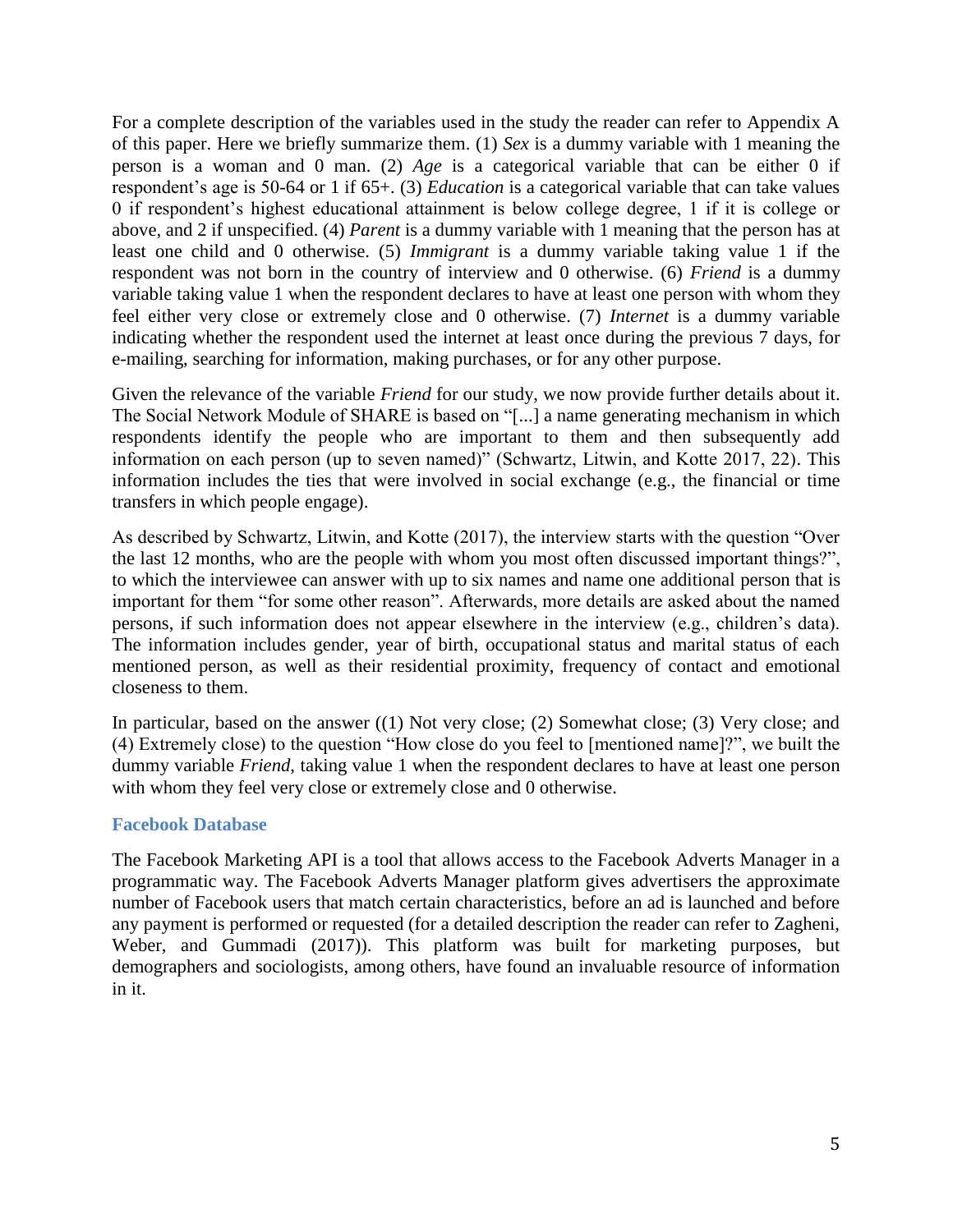We use the Facebook API version  $3.2<sup>4</sup>$  to retrieve the 'Daily Active Users' during one monthfrom June 9 to July 9 2019- that matched the combination of the following characteristics<sup>5</sup>: (0) Live in one of the 17 countries showed in Appendix B (the same as for SHARE); (1) *Sex*: Declared gender is either female or male; (2) *Age*: Declared age is either between ages 50-64 or 65+; (3) *Education*: Declared education is either Below-College, College-Or-Above, or Unspecified; (4) *Parent*: Classified as parents, coded as  $1=$  yes and  $0=$  no; (5) *Immigrant*: Classified as immigrants, coded as 1= yes and 0= no; (6) *Friend*: Classified as close friends of people with birthdays in a month, coded as  $1=$  yes and  $0=$  no. The detailed description of the variables can be found in appendix A.

Facebook does not specify whether the variables 4-6 come from users' self-declared characteristics or whether Facebook classifies the users based on their networks or other data<sup>6</sup>. Here we summarize some articles published by Facebook that shed some light on this. Articles based on the Facebook population, rather than surveys, show that Facebook researchers consider users' self-declared characteristics, but they also highlight the features of the users' networks. Backstrom et al. (2011) propose a measure for the analysis of personal networks, based on the way individuals divide their attention across contacts. Their metrics consider different modalities that can be summarized as communication- and viewing-based, that are used to rank users' close friends. In the case of parent-children relations, Burke, Adamic, and Marciniak (2013) show that "Overall, 37.1% of English-speaking, monthly-active US Facebook users have specified either a parent or child relationship on the site"; that children and parents tend to befriend the same family members on Facebook, as well as, some of the children's friends; and that their type of communication differs from the communication with non-nuclear family. Regarding immigrants, Herdağdelen et al. (2016) analyze users in the United States that specified home-town (home country) in a country different from United States. In order to make the analysis more accurate they constrain the sample to those with at least two friends currently living in their home country and another two friends currently living in the United States. Herdağdelen et al. (2016) also compare their results with US national statistics, showing that they are highly correlated.

Returning to our Facebook data, the total number of data points per country that we retrieved per day was  $17 \times 2 \times 2 \times 3 \times 2^3 = 1632$ . We did this for 31 days, resulting in a database with  $31 \times (1632) = 50,592$  rows. Though Facebook returns both the daily and the monthly active users any time their data is retrieved, we use the Facebook Daily Active Users. This is because we are working with populations that can be smaller than 1000 users and the Facebook Monthly Active Users value has a lower bound of 1000, while the Daily Active Users lower bound is  $100<sup>7</sup>$ . In order to simplify notation, we will refer to the Facebook Daily Active Users as Facebook users.

 $\overline{\phantom{a}}$ 

<sup>&</sup>lt;sup>4</sup> [https://developers.facebook.com/docs/graph-api/changelog/version3.2/.](https://developers.facebook.com/docs/graph-api/changelog/version3.2/) Accessed 30 September 2020.

<sup>&</sup>lt;sup>5</sup> These subsets are mutually exclusive.

<sup>&</sup>lt;sup>6</sup> [https://www.facebook.com/ads/about/?entry\\_product=ad\\_preferences.](https://www.facebook.com/ads/about/?entry_product=ad_preferences) Accessed 30 September 2020.

 $<sup>7</sup>$  Though the lower bound is 100, we also occasionally retrieve zeros when querying the API.</sup>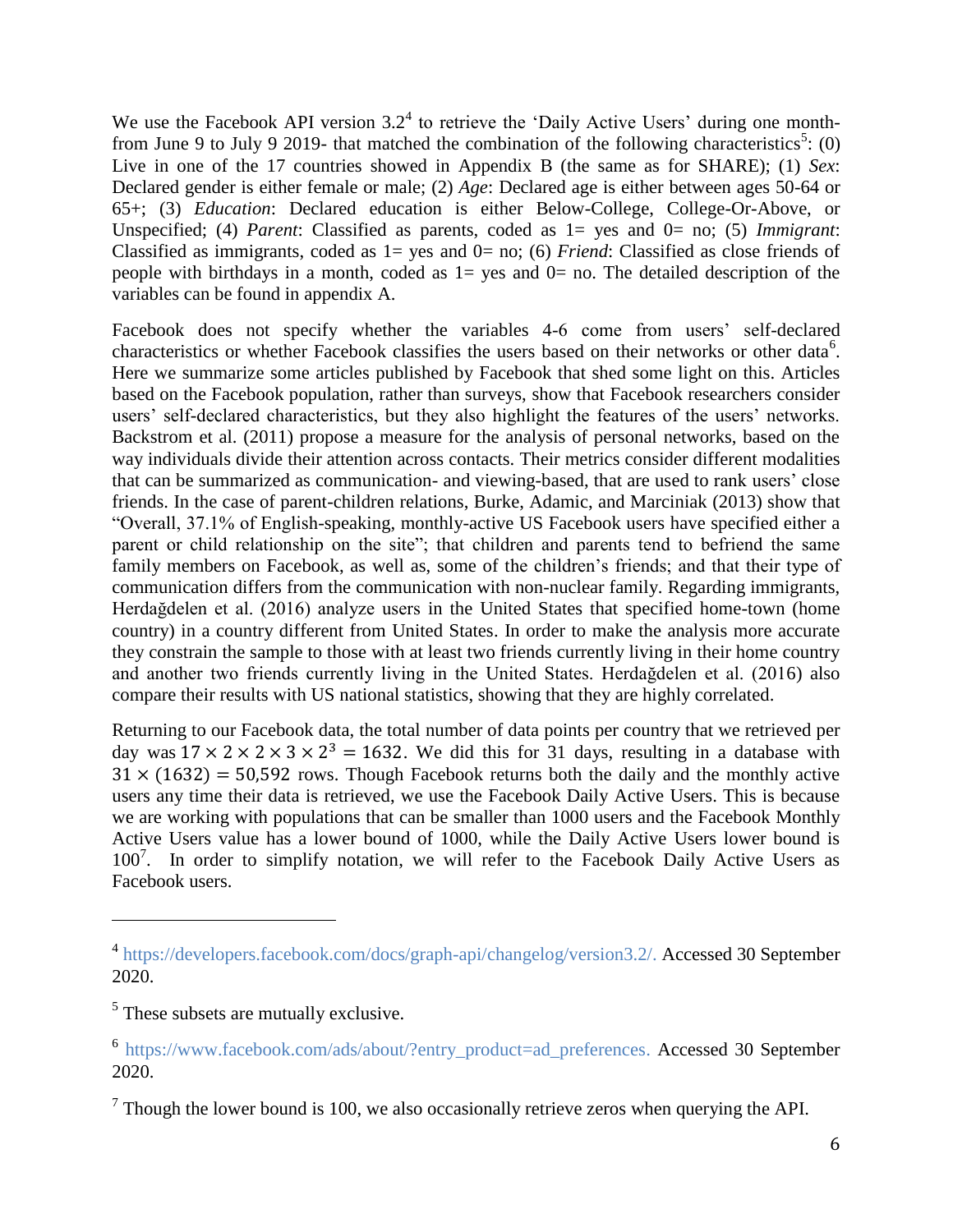#### **Methodology**

In order to study older people online and offline, first we need to assess whether Facebook users have demographic characteristics approximately similar to the ones of SHARE respondents who use internet. For this, we first compare both total and percentages of internet and Facebook users by demographic attributes. Assessing this is important to evaluate the extent of the bias when using Facebook users to approximate internet users in European countries.

Second, we check the proportions  $(P)$  of those older people in SHARE who declared to have used internet, against the proportions of older people in Facebook. We study the structure of the data by breaking it down into basic characterizations (Eq. 1). Specifically, we look at proportions of older people that are immigrant *(immigrant)*, have close friends *(friend)*, have children  $(parent)$ , or none of the previous  $(none)$ .

$$
P_{ij}(s, a, e) = \frac{\#Users_{ij}(s, a, e)}{\sum_{s, a, e} \#Users_{ij}(s, a, e)}
$$
(Eq. 1)

In Equation 1 #Users is the number of older people that: use either internet in SHARE or Facebook represented by the index  $i$ ; and have one of the following characterizations: immigrant, friend, parent, or none, represented as the index  $i$ . We break down those groups by demographic characteristics: sex  $s \in \{Female, Male\}$ ; age  $a \in \{50-64, 65+\}$ ; and level of education  $e \in$ {Unspecified, Below College, College or Above}. This way, for example, the proportion of Facebook users that are mothers between 50 and 64, with an unspecified level of education would be given by:

## $P_{Facebook.parent}(female, 50 - 64, Unspecified)$

The analysis of these proportions helps us to study the association between the demographic distributions of these databases. In this case, we would expect to see a positive correlation between the internet and Facebook demographic proportions by characterization. A positive correlation means that the Facebook and internet populations are associated, and that an increase in the internet (Facebook) proportions is related to an increase in the Facebook (internet) ones. A negative correlation is not to be expected, and a correlation close to zero would mean that there is no association between these databases.

The second goal is to understand the association between older people's characteristics and their network of close friends, both for those that are online and those that are offline. For this, we use the same type of statistical analysis on two complementary data sets: non-internet users vs. internet users; and non-internet users vs. Facebook users. We want to test whether the use of internet or Facebook has a differential effect on having close friends from those that are offline. For this, we test whether the coefficients of the model for non-internet users are statistically different from the coefficients from the internet and Facebook models.

According to Brame et al. (1998), we can test whether the coefficients of two identical generalized linear models are the same, when these ones are run in two independent groups. In this case, we assume that the non-internet group is independent from both the internet and Facebook groups. This test, which is performed with a z-score test (Brame et al. 1998), is also called Wald test for no difference in two independent samples.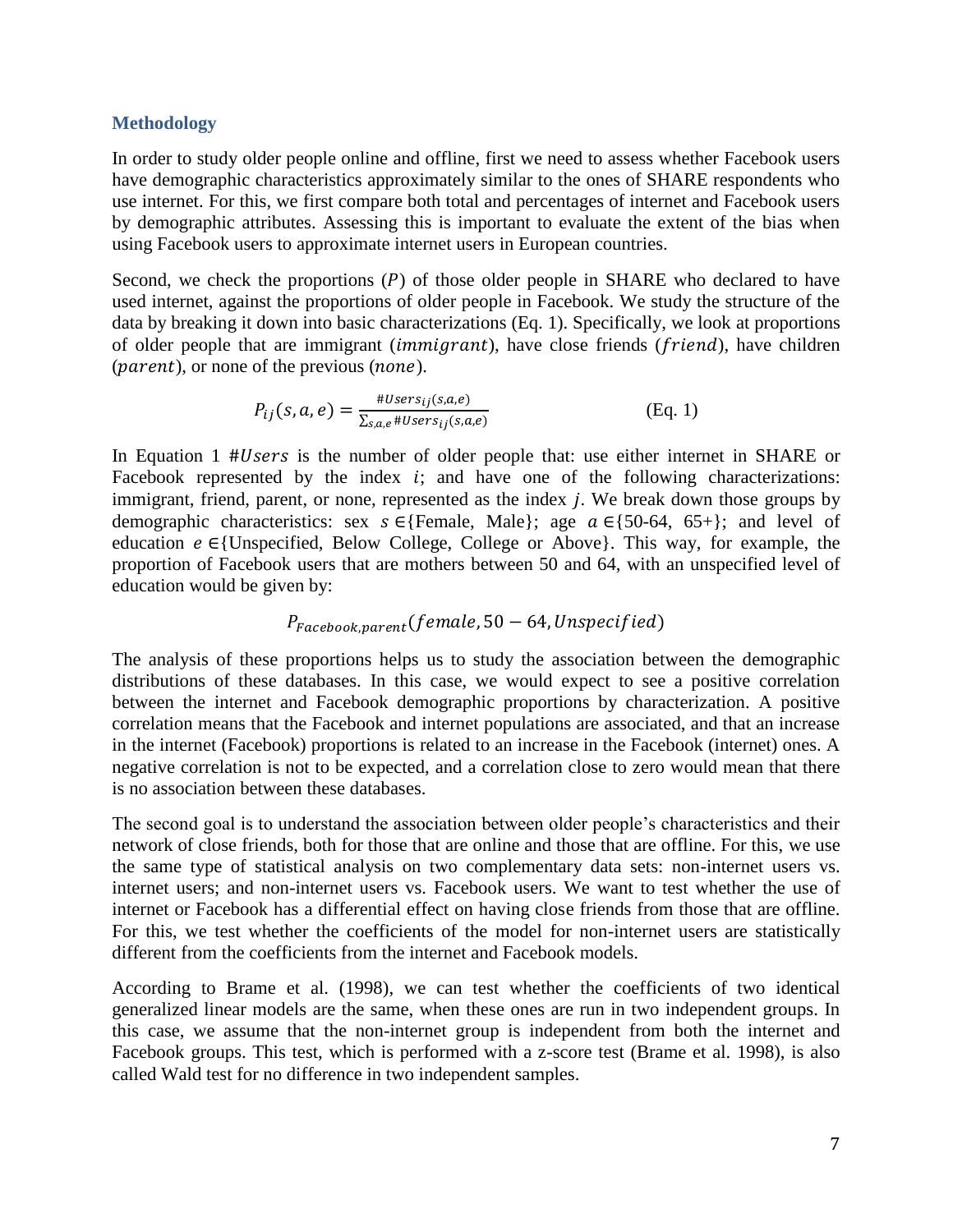The statistical analysis is based on logit models (Eq. 2) that are run independently in our databases: (1) SHARE non-internet users, (2) SHARE internet users, and (3) Facebook users.

$$
logit(\pi_{friend_i}) = \alpha + \beta_1 age_i + \beta_2 sex_i + \beta_3 parent_i + \beta_4 immigrant_i
$$
 (Eq. 2)

In Equation 2,  $i$  is an index that represents the data source for the model: (1) SHARE noninternet users, (2) SHARE internet users, and (3) Facebook users.

The dependent variable of the logit models is *friend*, a proxy for having close friends. As we explained in the data section, Facebook might build this variable by ranking users' attention to their friends' profiles (Backstrom et al. 2011). The explanatory variables are *parent* and immigrant: from Facebook publications we infer that these variables are generated from users' specified relations and home country respectively (Burke, Adamic, and Marciniak 2013; Herdağdelen et al. 2016). We control by  $age$  and  $sex$ , but we do not use the variable *education* because- as we show later- for Facebook the quality of data on education is low. For more information regarding these variables, the reader can refer to the data section and to the Appendix A.

One important reason to use the logit model is that the Facebook data are aggregated counts: we do not have micro-level data. However, for the logit model, the maximum likelihood estimates and standard errors are the same if we use the individual-level outcomes, or if we aggregate and classify them according to their categorical independent variables (Agresti 2013 [chap. 4, example 4.2.2]). In other words, we can obtain the same estimates from aggregate-level data, as if we had micro-level data. This statistical result, though being well-known in statistics, has not been considered for the analysis of associations of Facebook variables so far. It has important implications for the research community that uses aggregate-level advertisement data, as it opens up new ways of understanding and analyzing this type of data with approaches that rely solely on aggregate-level data that are becoming more and more available, but are still an untapped resource for statistical analyses.

The totals and proportions are calculated using the R package *survey* version 3.35-1 (Lumley 2004); the logit models are also run using the *survey* package. For SHARE we use the calibrated cross-sectional individual weights and consider the sample design in all of them (Bergmann, De Luca, and Scherpenzeel 2017). We also used the survey package for Facebook, except that we used a bootstrap procedure to resample observation units by day in order to determine standard errors. This way we can take into account the variability of the Facebook data in terms of daily usage over time, without biasing the expected values of the estimated totals, proportions, and coefficients.

#### **Results**

#### **Representativeness of Facebook**

In this section, first we discuss the representativeness of Facebook by comparing the structure of the data against the internet users in SHARE. Table 1 shows the totals and percentages by demographic characteristics. As Table 1 shows, the total number of users in Facebook is an underrepresentation of those that use internet in SHARE, but the percentages present important similarities.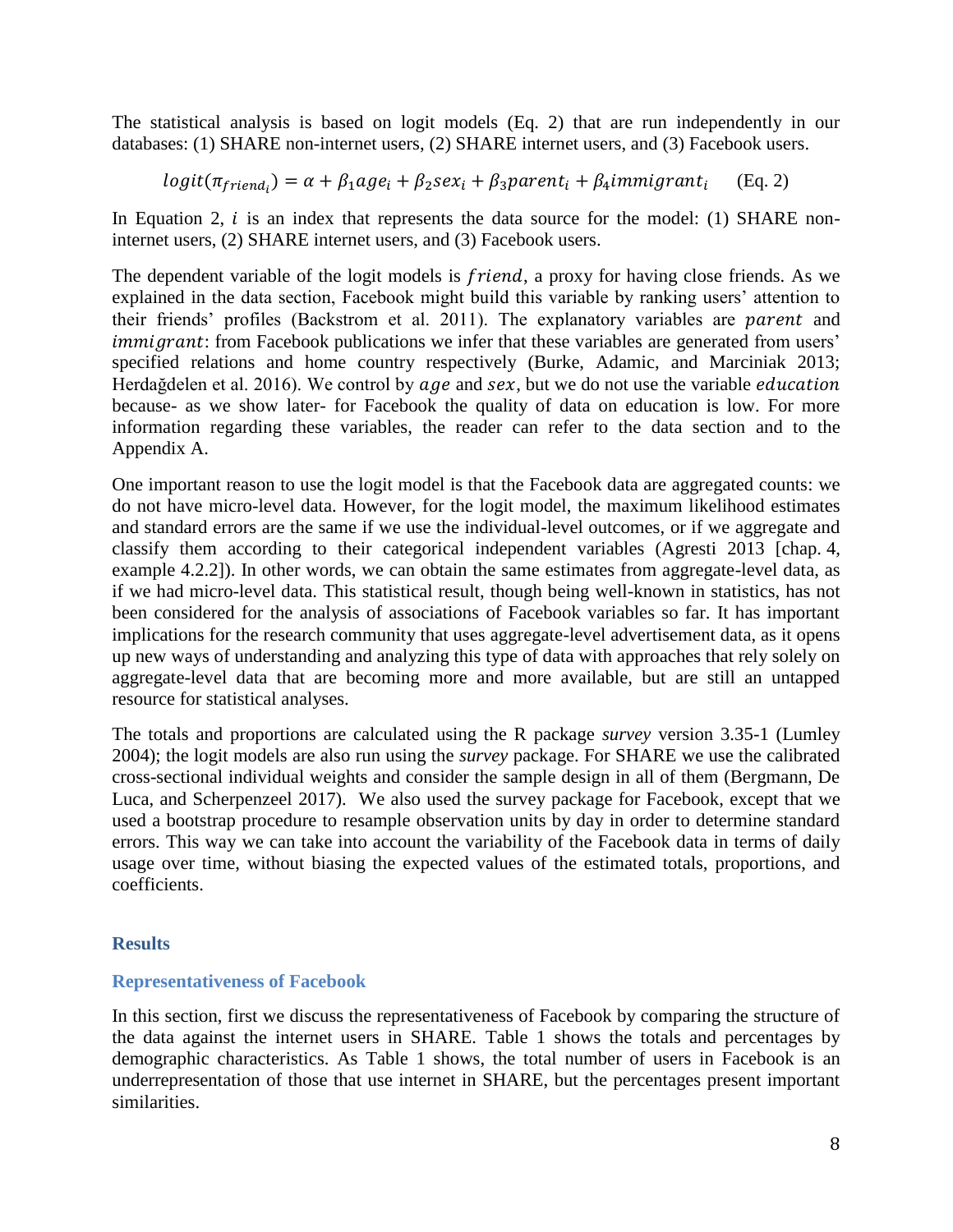In the case of sex, we see that, while in SHARE there are 2 percentage points more men than women, in Facebook there is a difference of 12 percentage points in favor of women. This outcome is also observed by Gil-Clavel and Zagheni (2019) in their results for Facebook users in Europe, where the median ratios of female users by country population are always greater than for men. Regarding age, we observe that in both databases there are more people in the younger age group, between 50-64, using internet and Facebook, two-thirds and three-fourths of the populations, respectively. For education, a large portion of the (self-reported) values are missing in Facebook: the unspecified category has a difference of 54 percentage points between the SHARE-Internet users and Facebook users. This difference skews the values for the other two categories, making the Facebook percentages differ from the SHARE-Internet ones. The high percentage of unspecified level of education is also observed by Ribeiro, Benevenuto, and Zagheni (2020) in their study of the population from the United States.

|                      | <b>SHARE</b> Internet Users |                | <b>Facebook Users</b> |          |
|----------------------|-----------------------------|----------------|-----------------------|----------|
|                      | Totals                      | $\%$           | Totals                | $\%$     |
| Variable             | standard                    | standard       | standard              | standard |
|                      | error                       | error          | error                 | error    |
| Sex:                 |                             |                |                       |          |
| Male                 | 35,839,112                  | 51             | 14,365,738            | 44       |
|                      | 5,016,980                   | 0.0063         | 192,410               | 0.0026   |
| Female               | 33,979,165                  | 49             | 17,925,429            | 56       |
|                      | 5,283,971                   | 0.0063         | 232,634               | 0.0026   |
| Age:                 |                             |                |                       |          |
| 50-64                | 47,152,426                  | 68             | 24,044,928            | 74       |
|                      | 6,607,756                   | 0.0101         | 313,146               | 0.0019   |
| $65+$                | 22,665,851                  | 32             | 8,246,239             | 26       |
|                      | 3,746,581                   | 0.0101         | 102,173               | 0.0019   |
| <b>Education:</b>    |                             |                |                       |          |
| <b>Below College</b> | 67,387,133                  | 97             | 13,092,715            | 41       |
|                      | 9,811,279                   | 0.0029         | 149,879               | 0.0035   |
| College or           | 1,206,362                   | $\overline{2}$ | 1,099,281             | 3        |
| Above                |                             |                |                       |          |
|                      | 333,710                     | 0.0025         | 14,217                | 0.0003   |
| Unspecified          | 1,224,782                   | $\overline{2}$ | 18,099,171            | 56       |
|                      | 196,844                     | 0.0019         | 288,423               | 0.0035   |
| Parent:              |                             |                |                       |          |
| N <sub>o</sub>       | 7,717,093                   | 11             | 26,434,603            | 82       |
|                      | 830,401                     | 0.0079         | 376,762               | 0.0034   |

**Table 1** Totals and percentages of population by characterization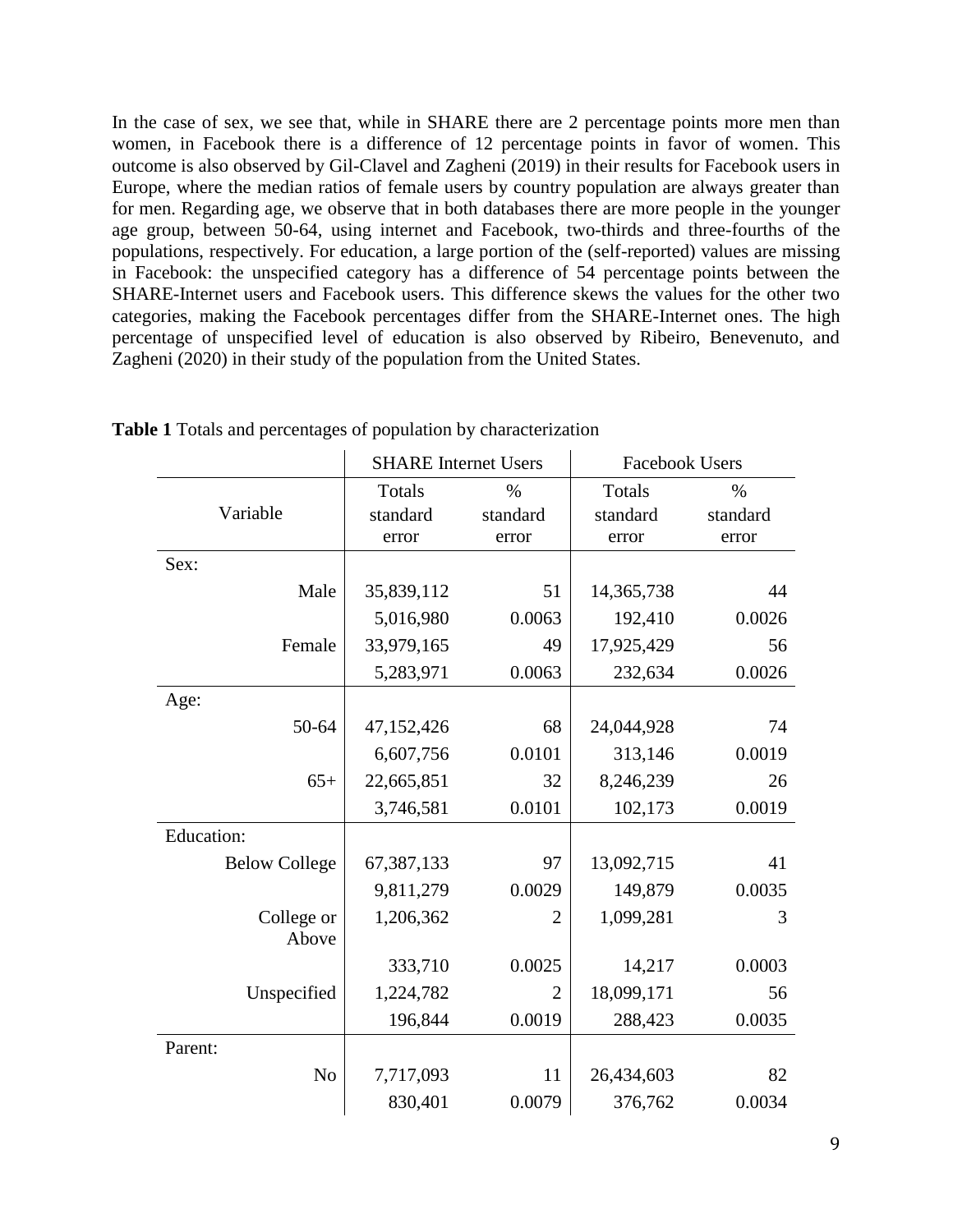|            | Yes            | 62,101,184 | 89     | 5,856,564  | 18     |
|------------|----------------|------------|--------|------------|--------|
|            |                | 9,546,248  | 0.0079 | 101,820    | 0.0034 |
| Immigrant: |                |            |        |            |        |
|            | N <sub>o</sub> | 69,060,400 | 99     | 29,268,278 | 91     |
|            |                | 10,247,107 | 0.0021 | 368,824    | 0.0017 |
|            | Yes            | 757,877    |        | 3,022,889  | 9      |
|            |                | 124,946    | 0.0021 | 59,303     | 0.0017 |
| Friend:    |                |            |        |            |        |
|            | N <sub>o</sub> | 50,142,763 | 72     | 28,441,110 | 88     |
|            |                | 6,965,994  | 0.0101 | 321,197    | 0.0017 |
|            | Yes            | 19,675,514 | 28     | 3,850,057  | 12     |
|            |                | 3,377,911  | 0.0101 | 87,684     | 0.0017 |

Note: The values for SHARE were estimated using sample weights; for Facebook we bootstrapped by day. Beneath each value is its standard error.

When comparing the variable parent, we see that 89% of the SHARE-Internet users are parents, while in Facebook this is only 18%. This might be because Facebook likely does not identify many parents or users do not disclose their family ties, as this requires users to explicitly make the links in the SNS. In the case of immigrant, the percentages in both databases are quite similar, with more than 90% of the population not having this attribute. For the variable friend, we observe that in both cases less than one-third of the populations can be considered as having close friends, 28% and 12% for internet and Facebook respectively.

Figure 1 shows the demographic distribution of Facebook and internet users by characterization as described in Equation 1. When we consider education, the Pearson correlation between the Facebook and SHARE-Internet users is 0.44 (CI: [0.18, 0.64]): this can be seen in figure 1.a and is a consequence of the large fraction of Facebook users that do not disclose their educational history.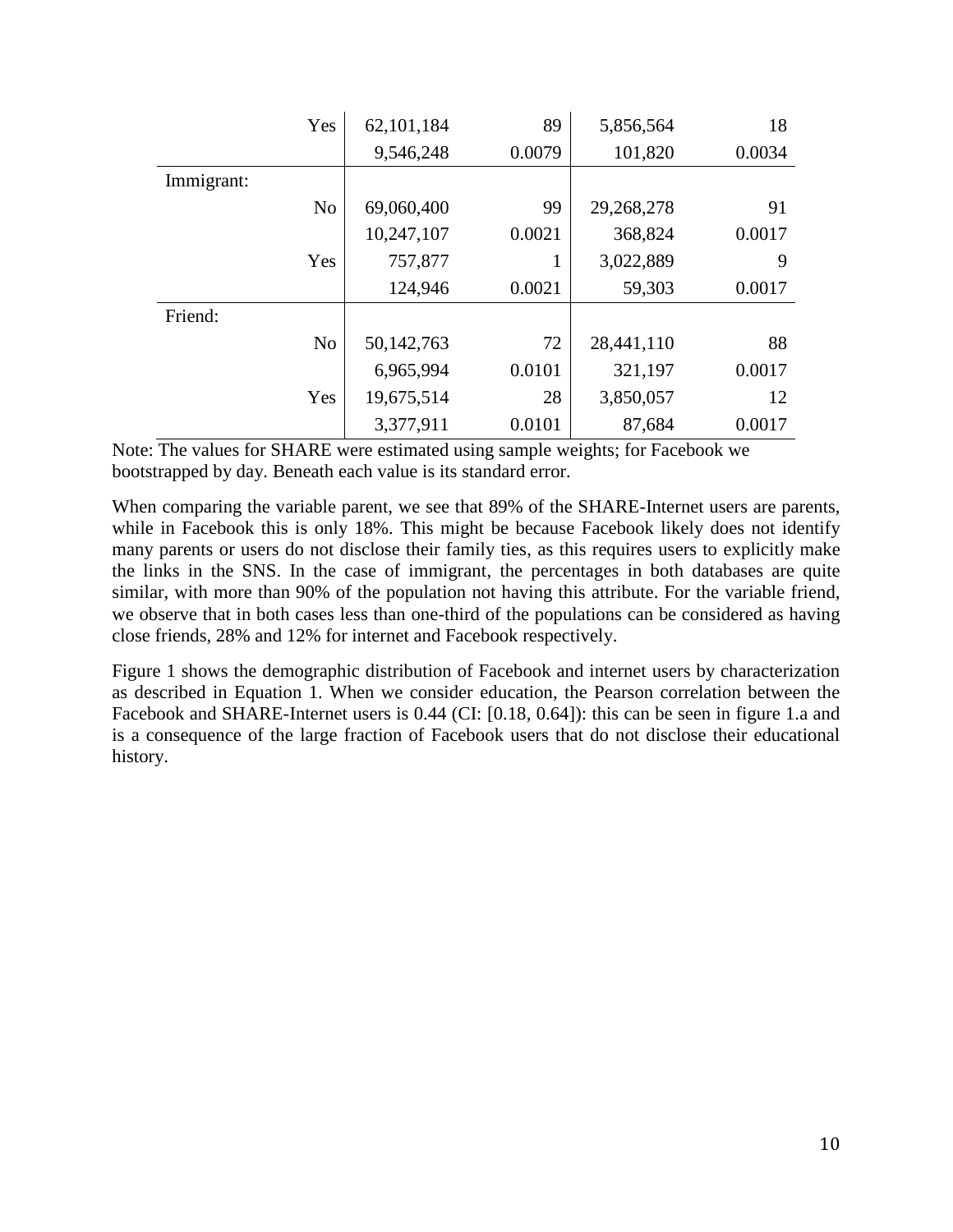

**Fig. 1** Relationship between Facebook and SHARE-Internet proportions by characteristic. The red dashed line is the identity function.

If we do not break down by level of education ( $P_{ij}(s, a) = \sum_e P_{ij}(s, a, e)$ ), the percentages have a Pearson correlation of 0.77 (CI: [0.45, 0.92]). Figure 1.b shows that the relation between these proportions is in general very linear (the values can be found in Figure C1 of Appendix C). The only exception is the immigrant population, where the point 50-64 male takes values of 60% in SHARE and 34% in Facebook. This results in an underrepresentation of the male 50-64 population in Facebook, while the rest of the groups are overrepresented in the SNS. We also observe that, on the one hand, for the 65+ population the values for women and men by characterization do not differ that much. On the other hand, for the 50-64 population, women are overrepresented in Facebook and men are underrepresented.

The three main highlights of this analysis are: (1) at the population level we observe that, while Facebook users are only a fraction of the total internet users, the distribution of demographic features is highly correlated across the two populations, except for the educational variable, which shows not to be a reliable measure in the Facebook data set; (2) though there are substantially more parents using internet than those estimated to be parents in Facebook, indicating that Facebook likely does not identify many parents or users do not disclose their family ties, we find that the demographic characteristics of parents in Facebook are linearly correlated with the ones in the SHARE-Internet users database; (3) the male 50-64 immigrant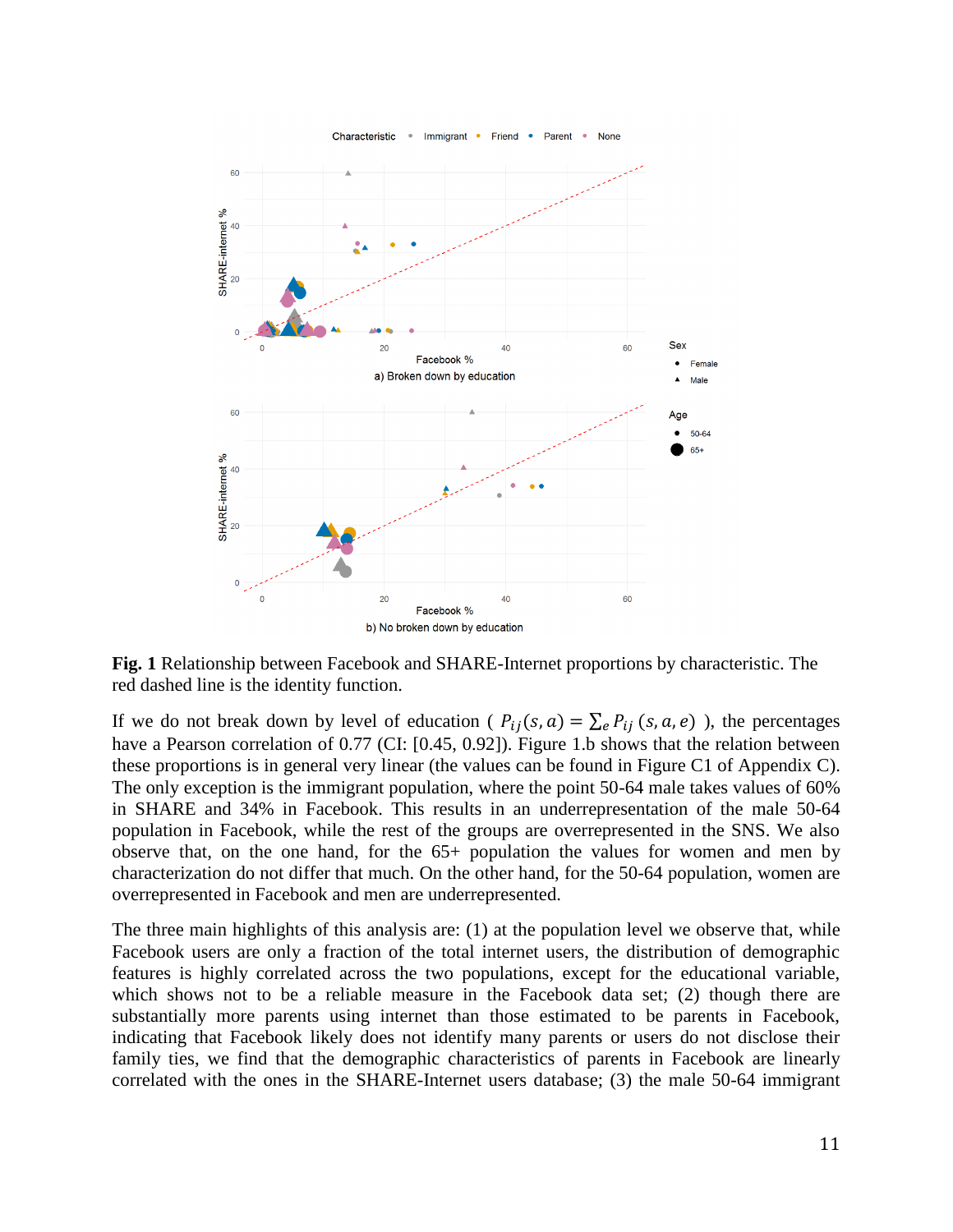group is highly underrepresented in Facebook, while the rest of the immigrant groups are overrepresented.

#### **Characteristics of Close Social Networks**

The original numerical results from the logit models for having close friends in SHARE and Facebook are summarized in Table D1 of Appendix D. Figure 2 shows a visual summary of the odds ratios and Table 2 shows the significance codes of the Wald test (the values are in Table D1). The baseline values represent the population of individuals between 50-64 that are men, not parents, and not immigrants.

The baseline probabilities of having a close friend are  $0.1042/(1 + 0.1042) = 9.6\%$  for noninternet users, 21.7% for internet users, and 7.2% for Facebook users (for Facebook users, this refers to having an online close friend). Being a woman increases the odds of having close friends by 22% for non-internet users, while for both internet and Facebook users the odds increase by 10%. According to the Wald test, we cannot reject the null hypothesis that the difference between the non-internet model and both the internet and Facebook models are zero. In the case of age, we see that there is no statistical evidence that this variable is associated with having close friends either offline or online. For the internet model we observe that the p-value of the age coefficient is 0.0455, positioning the coefficient at the limit of not being significant, according to traditional definitions.

Being a parent has a positive association with having close friends. It increases the probability to  $0.1064 \times 2.2107/(1 + 0.1064 \times 2.2107) = 19%$  for non-internet users. While in the online case, the probability increases by 4 and 14 percentage points for internet and Facebook users, respectively. The variable immigrant has a negative association with having close friends for internet users, decreasing the probabilities to 7.5%, while for non-internet users we cannot discard that there is no association. For Facebook users the association is positive, increasing the probability from 7.2% to 18.7%.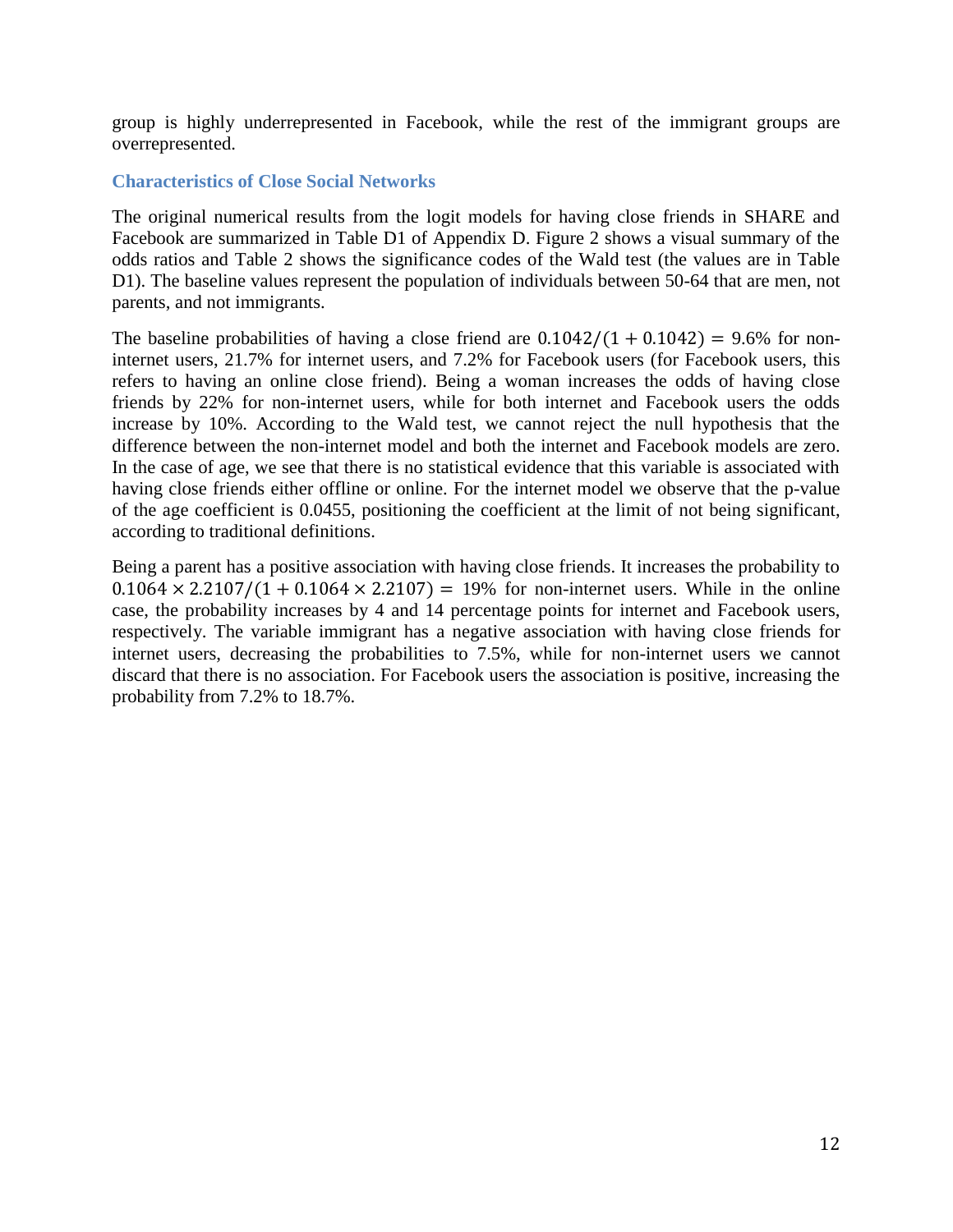

**Fig. 2** Odd Ratios and Confidence Intervals of the friend logit models. The values were estimated using the survey weights for SHARE and bootstrapped for Facebook. Significance codes: p-value<0.001 '\*\*\*', p-value< 0.01 '\*\*', p-value< 0.05 '\*'. The dashed line corresponds to the one x-axis intersection. Original values in log 10 scale.

**Table 2** Wald test of the logit models coefficients

|                              | Intercept | Sex:<br>Female | Age:<br>$65+$ | Parent:<br>Yes | Immigrant:<br>Yes |
|------------------------------|-----------|----------------|---------------|----------------|-------------------|
| Non-Internet vs.<br>Internet | $***$     |                |               | ***            | $**$              |
| Non-Internet vs.<br>Facebook | $**$      |                |               | ***            | $***$             |

Significance codes: p-value< $0.001$  '\*\*\*', p-value< $0.01$  '\*\*', p-value< $0.05$  '\*'.

In summary, the main results shown in this section are the following ones: (1) being a woman has very similar effects on the probability of having close friends regardless of whether she uses internet or not, and a similar size effect is estimated for the probability of having close friends online; (2) age among older adults does not play a central role in determining the likelihood of having close friends either online or offline; (3) being a parent has always a positive association with having close friends - though compared to non-internet users being a parent has a smaller impact on having close friends for those that use internet, and a greater impact for those in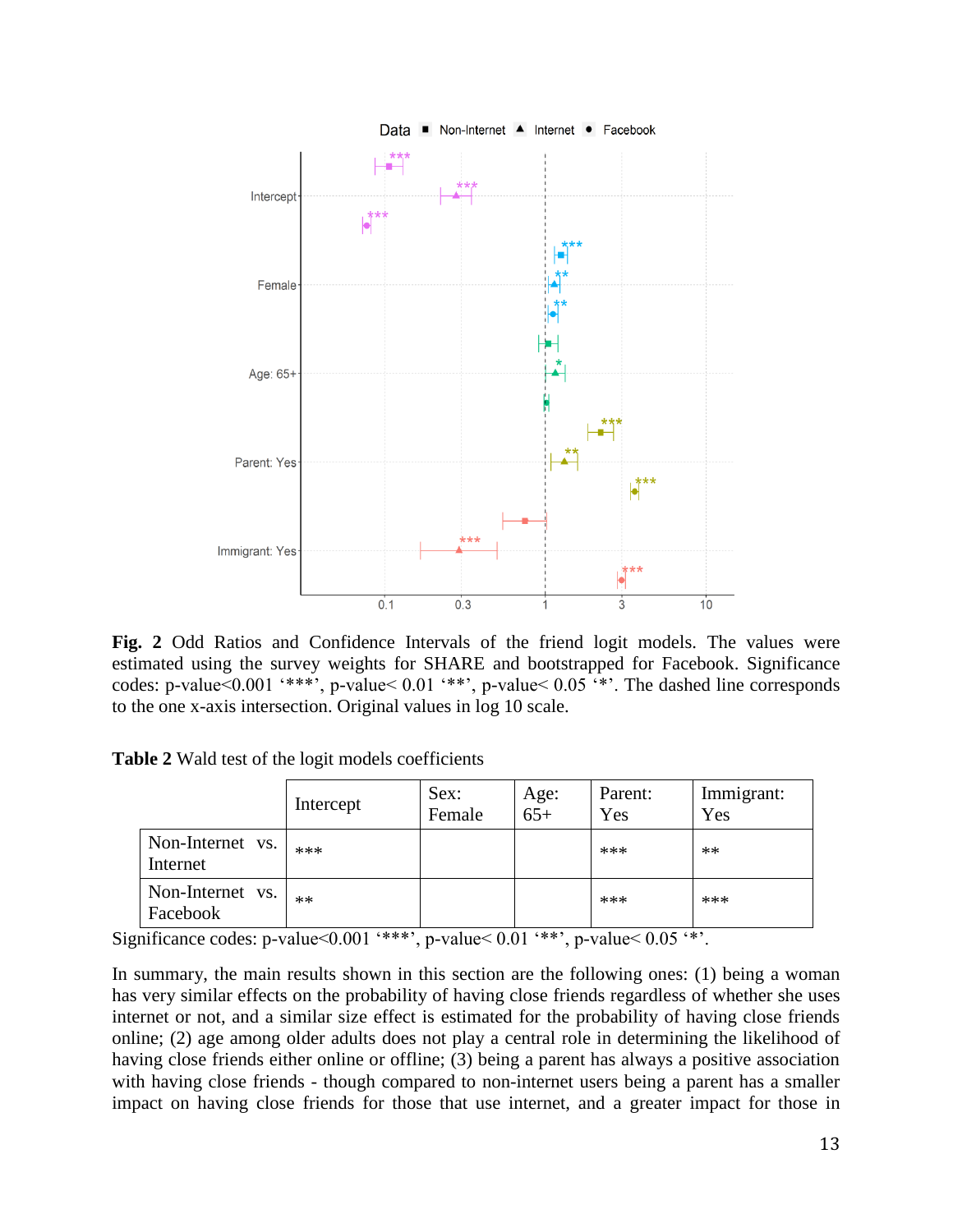Facebook; (4) while being a migrant is not associated with having close friends for those offline, it is negatively associated for those that use internet and positively associated for Facebook users.

#### **Conclusion and Discussion**

Research on the use of Information and Communication Technologies by older adults points to an increase in their access to social capital (Neves 2013; Jung and Sundar 2016). This might be because these technologies facilitate older adults' communication with their families and friends regardless of geographical distance (Quan-Haase et al. 2018; Neves et al. 2018). In particular, older migrants might be the ones that benefit the most, given that they are the ones with more links with people living abroad, and thus far away, compare with natives (Näre, Walsh, and Baldassar 2017; Baldassar et al. 2016). This work offers three main contributions. First, we analyze the representativeness of older people in Facebook. Second, we test whether the internet and Facebook associations are statistically different from the offline ones. Finally, we analyze, at the population level, which older people are more likely to have close friends (or online ties) depending on whether they are internet users, Facebook users, or offline.

To study the representativeness of Facebook data for aging research, we compare the demographic features of the SHARE respondents who use internet (SHARE-Internet users) with those of Facebook users. We find that the demographic structure of the Facebook data is highly correlated with the structure of the SHARE-Internet users when we do not break down the sample by level of education. This is because, a large fraction of Facebook users does not disclose their educational history, resulting in high percentages of users with unspecified level of education, thus making the Facebook variable education not reliable.

Concerning information about migration background, the structure of the data differs between the two sources. This might be a consequence of the kind of migration that SHARE and Facebook capture. On the one hand, SHARE respondents not born in the country of interview tend to live there since more than 40 years (Bordone and De Valk, 2016) possibly not having strong connections with the country of origin any longer. On the other hand, Ciobanu, Fokkema, and Nedelcu (2017) notice that most international retirement migrants do not learn the host country's language. Therefore, given the restrictions that SHARE imposes on the people considered for interview, the survey might not capture retirement migrants, while Facebook might. A second kind of migration that Facebook might be capturing is the zero-generation, parents of migrant children who follow their adult children in migration or engage in back-andforth mobility as a medium for inter-generational support (Ciobanu, Fokkema, and Nedelcu 2017).

Regarding whether older people who are internet users or Facebook users (as a proxy for SNS usage) are more likely to have close friends or online close friends than those that are offline, we observe that being a woman is positively associated with having close friends both online and offline. However, the difference between the non-internet and both the internet and Facebook coefficients is not statistically significant, which can be interpreted as the differences in the means being zero. According to our results there is no statistical evidence that age plays a major role among older adults in having close friends neither offline nor online, whereas being a parent has a positive association in both cases. Our results corroborate the findings from McPherson,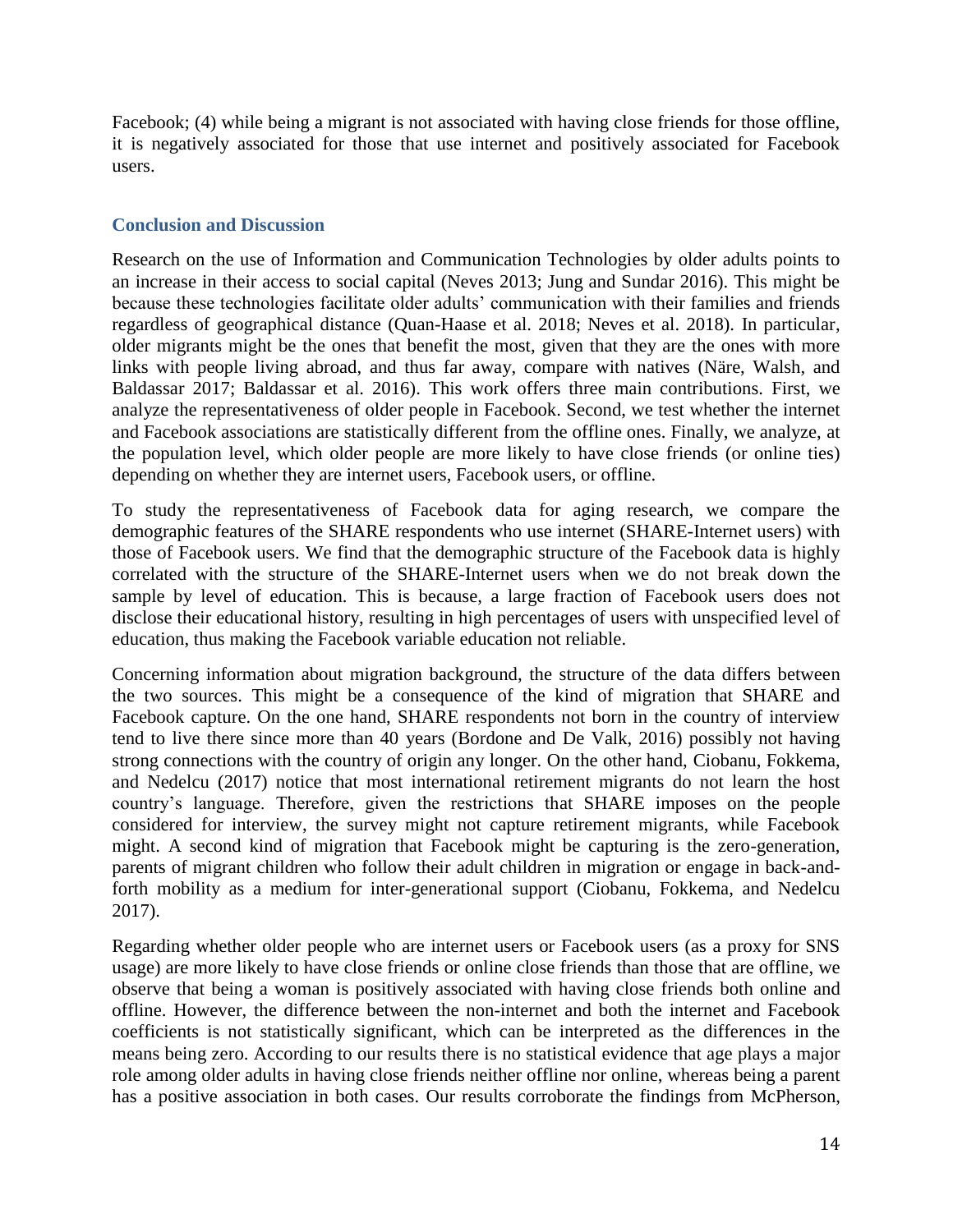Smith-Lovin, and Brashears (2006) for the American population. In general, people lose or cut contact with acquaintances as they get older, but maintain strong ties with their nuclear family; and women have a slight advantage over men on maintaining their friends.

From the literature, we expected to observe a positive association between having close friends and being an immigrant for both internet and Facebook users, and a negative association for noninternet users. Differently from previous research, our analysis shows that, for the non-internet users being a migrant does not play a role on having close friends, whereas for internet users the association is negative. This might be related to a selection effect, where those who have fewer friends are more likely to use internet. However, more research has to be done to study the relationship between internet use and friendships. In the case of Facebook, the association between having close friends online and being an immigrant is positive, which is what we expected from qualitative analyses (Baldassar et al. 2016; Bates and Komito 2012; Komito 2011). This suggests that older migrants may be more likely to use SNS to maintain social relationships. Interaction online can partially compensate for the lower level of close friends offline and could be the result of a selection process whereby having fewer friends offline might lead migrants to establish or maintain digital friendships.

Our work has important limitations that we would like to acknowledge. First, we assume that Facebook is representative of the use of all SNS. This is not necessarily the case. However, Facebook is currently the biggest SNS worldwide; therefore, a large section of social network site users are Facebook users. So, we can still think about our results as representative of a large number of SNS users. Second, Facebook data was not designed with researchers in mind, so we had to leverage the limited information about the data made available by Facebook. For this paper, we inferred the definitions of the Facebook variables from publications that come from the Facebook Data Science Team. We acknowledge that further research needs to be done in order to have a better understanding of how different types of measurements were operationalized. This will be a continuous process that involves two avenues that we are already pursuing: on the one hand, we are developing research partnerships with the Facebook Data Science Team who have access to raw data and produce aggregate estimates. On the other hand, we are working on developing surveys of Facebook users that can give us more information about the biases in the data and the reliability of different types of measures of sociodemographic characteristics. Third, we focus on countries that are represented in SHARE, as we wanted to anchor our analysis to a probabilistic survey. However, further research with Facebook data can go beyond Europe to assess how social networking sites affect social capital across a broader range of geographic settings, including at the subnational level. Even though there are clear limitations when working with digital trace data, we believe that there is value in combining analyses that include both probabilistic surveys and passively-collected information. We hope that this article, beyond providing substantive results, also contributes to a methodological discussion on how to best use increasingly available digital trace data to complement surveys.

In summary, in this article we studied the association between older people's characteristics and the likelihood of having close friends offline and online. Our statistical analysis concluded that being online has an important differential effect for the population of migrants. In particular, we estimated a positive association between being a migrant and having close friends online for older people using Facebook. Previous research has highlighted the health benefits that the use of Information and Communication Technologies could bring to older people (Rios, Wohn, and Lee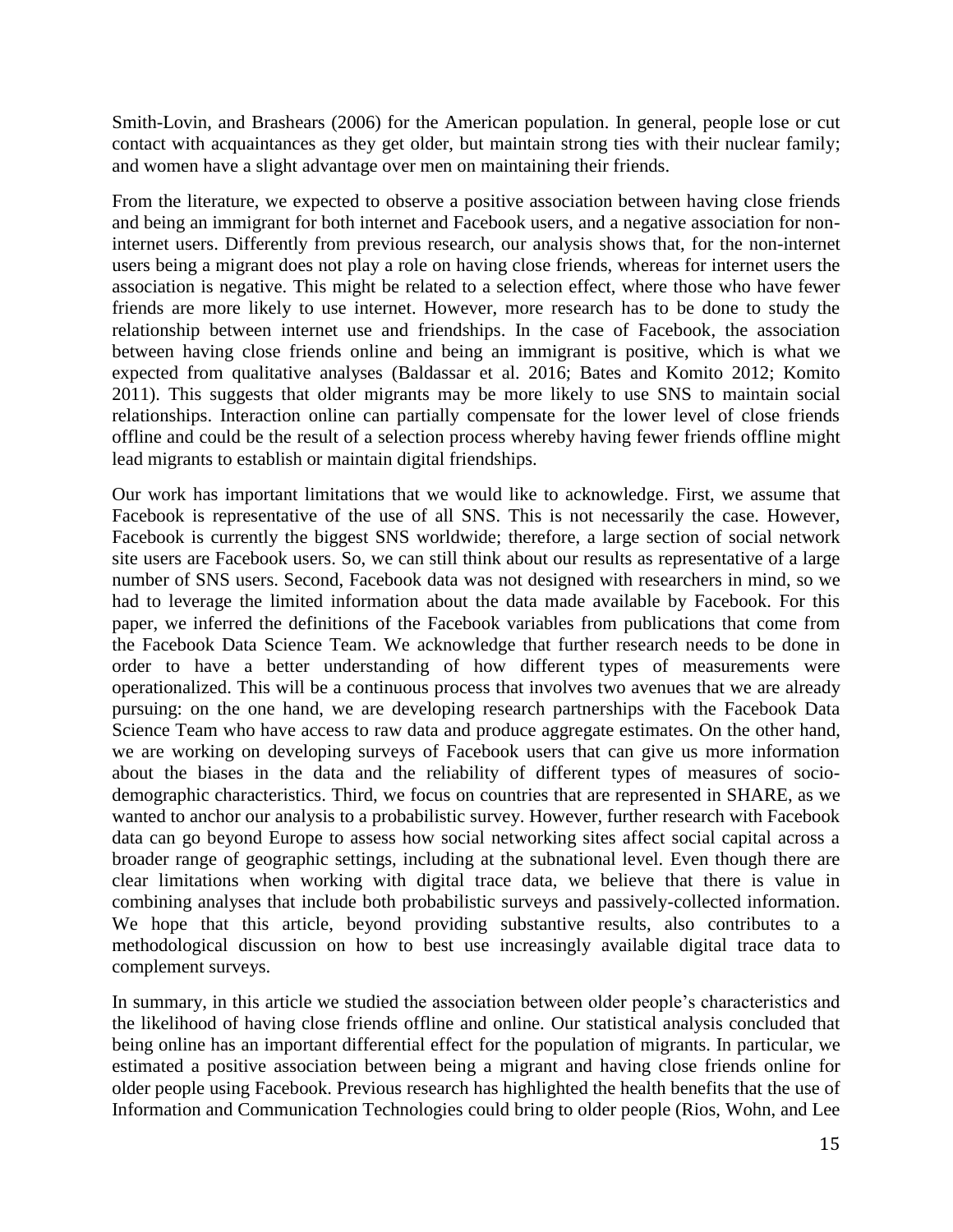2019; Sum et al. 2008), as these technologies ease older people's access to social capital (Neves 2013). In this work, we show that, among older people, the ones that seem to benefit the most from these technologies are migrants. While more research has to be done to understand the potential causal mechanisms behind what we observed, our article also made a methodological contribution to the study of online relationships by showing how classic regression models can be leveraged when using freely available aggregate-level data from advertisement platforms of major social media companies.

## **Acknowledgement**

We would like to thank the members of the Max Planck Institute for Demographic Research for all the comments and suggestions, in particular Maarten J. Bijlsma, Andres Castro, Daniela Negraia, Sophie Lohmann, and Diego Alburez, as well as, Clara H. Mulder (Univ. Groningen) and Denys Dukhovnov (UC Berkeley).

This paper uses data from SHARE Waves 6 (DOI: 10.6103/SHARE.w6.700), see (Börsch-Supan et al. 2013) for methodological details.<sup>8</sup>

## **Declarations**

l

**Funding** No funding was received to assist with the preparation of this manuscript.

**Conflicts of interest/Competing interests** None

**Availability of data and material** SHARE data are available free of charge at [http://www.share](http://www.share-project.org/)[project.org.](http://www.share-project.org/) Regarding the Facebook data, we will make the data available to individual researchers for the purposes of reproducing the results. We will not post the data on a freely accessible webpage as it goes against the Facebook's terms and conditions.

**Code availability** The codes to replicate this work are available at [https://github.com/SofiaG1l.](https://github.com/SofiaG1l)

<sup>8</sup> The SHARE data collection has been funded by the European Commission through FP5 (QLK6-CT-2001-00360), FP6 (SHARE-I3: RII-CT-2006-062193, COMPARE: CIT5-CT-2005- 028857, SHARELIFE: CIT4-CT-2006-028812), FP7 (SHARE-PREP: GA N\$211909, SHARE -LEAP: GAN227822, SHAREM4: GAN261982) and Horizon 2020 (SHARE -

 $DEV3: GANG 76536, *SERISS: GAN*$654221)$  and by DG Employment, Social Affairs & Inclusion. Additional funding from the German Ministry of Education and Research, the Max Planck Society for the Advancement of Science, the U.S. National Institute on Aging (U01\_AG09740-13S2, P01\_AG005842, P01\_AG08291, P30\_AG12815, R21\_AG025169, Y1- AG-4553-01, IAG\_BSR06-11, OGHA\_04-064, HHSN271201300071C) and from various national funding sources is gratefully acknowledged(see www.share-project.org).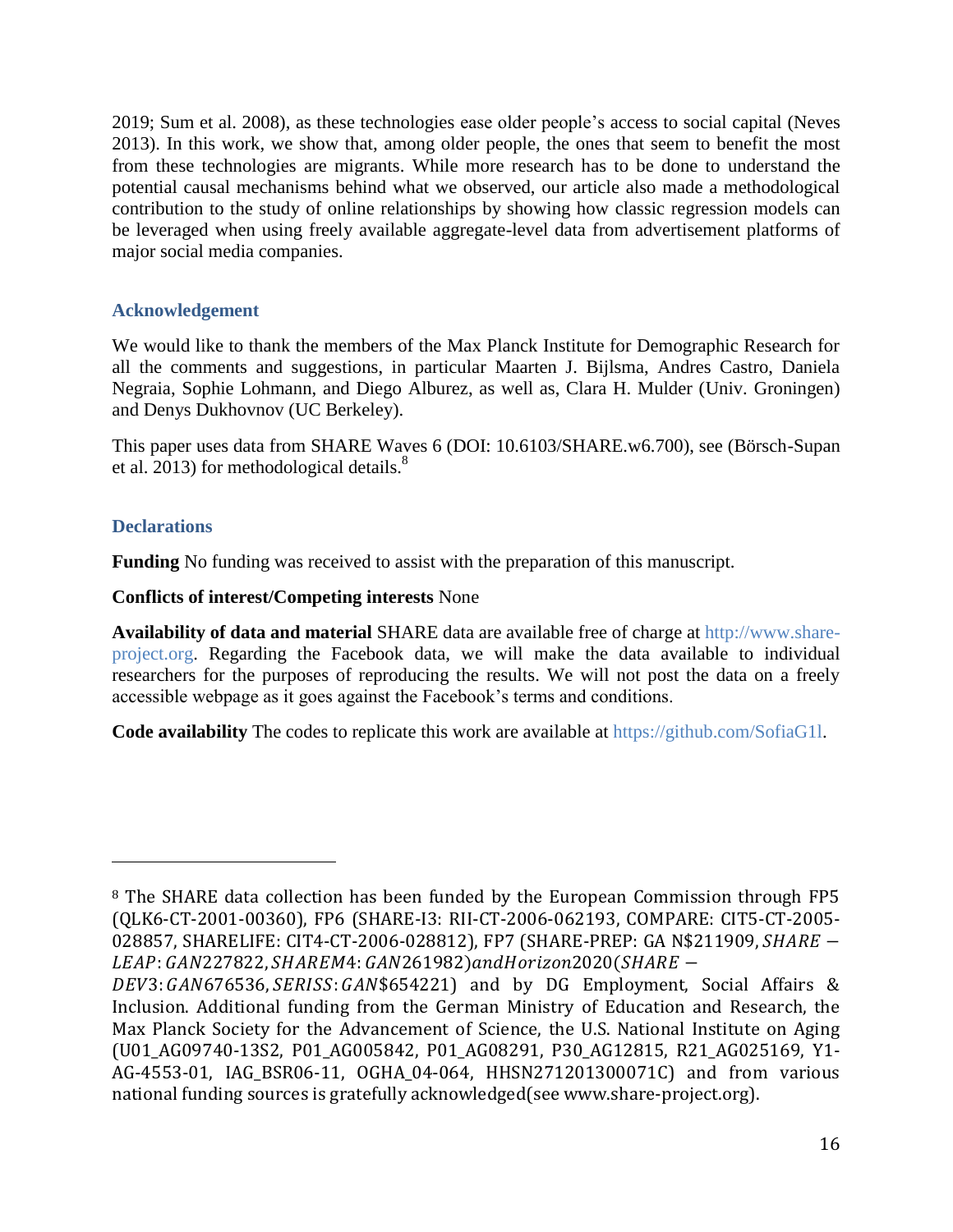## **Appendix A**

## **SHARE Variables**

In parentheses are the original SHARE names of the variables.

- $age_{SHARE}$ : Transformation of the SHARE variable year of birth (dn003\_) to a categorical variable with the values 50-64 or 65+.
- *education*<sub>SHARE</sub>: The highest school degree obtained according to the ISCED classification (isced1997\_r):
	- Below College: either ISCED-97 code 1, ISCED-97 code 2, ISCED-97 code 3, ISCED-97 code 4, or ISCED-97 code 5.
	- College or Above: ISCED-97 code 6
	- Unspecified: either Refusal, Don't know, None, Other, or Still in school.
- *parent<sub>SHARE</sub>*: Transformation of the number of children (ch001) into a dummy variable with 1 meaning the person has at least one child and 0 otherwise.
- *immigrant*<sub>SHARE</sub>: It is a dummy variable with 1 meaning the person was not born in the country of interview (dn004\_) and 0 otherwise.
- *friend<sub>SHARE</sub>*: Transformation of the variable network closeness (sn009\_X) into a dummy variable with 1 when the person declared to have at least one person with whom she or he feels either *Very close* or *Extremely close* and 0 otherwise.
- *internet<sub>SHARE</sub>*: Dummy variable of whether the person used internet during the past 7 days, either for e-mailing, searching for information, making purchases, or for any other purpose at least once (it004\_). With one meaning *yes* and zero *no*.

## **Facebook Variables**

 $\overline{\phantom{a}}$ 

In parentheses are the original Facebook names $<sup>9</sup>$  of the variables.</sup>

- country: geographical targeting field from country, region, city or zip (geo\_locations). In our case any of the 17 countries show in the Appendix A.
- $sex_{FB}$ : User declared gender either male (0) or female (1).
- $age_{FB}$ : User declared age. Either between ages 50 and 64 (0) or 65 or above (1).
- $eduction_{FB}$ : User declared education (education\_statuses). It is a categorical variable with the next categories- using Facebook nomenclature<sup>10</sup>:
	- Below College: either HIGH\_SCHOOL, UNDERGRAD, HIGH\_SCHOOL\_GRAD, or SOME\_HIGH\_SCHOOL.

<sup>9</sup> [https://developers.facebook.com/docs/marketing-api/audiences/reference/basic-targeting.](https://developers.facebook.com/docs/marketing-api/audiences/reference/basic-targeting) Accessed 30 September 2020.

<sup>10</sup> [https://developers.facebook.com/docs/marketing-api/audiences/reference/advanced](https://developers.facebook.com/docs/marketing-api/audiences/reference/advanced-targeting#education_and_workplace)[targeting#education\\_and\\_workplace.](https://developers.facebook.com/docs/marketing-api/audiences/reference/advanced-targeting#education_and_workplace) Accessed 30 September 2020.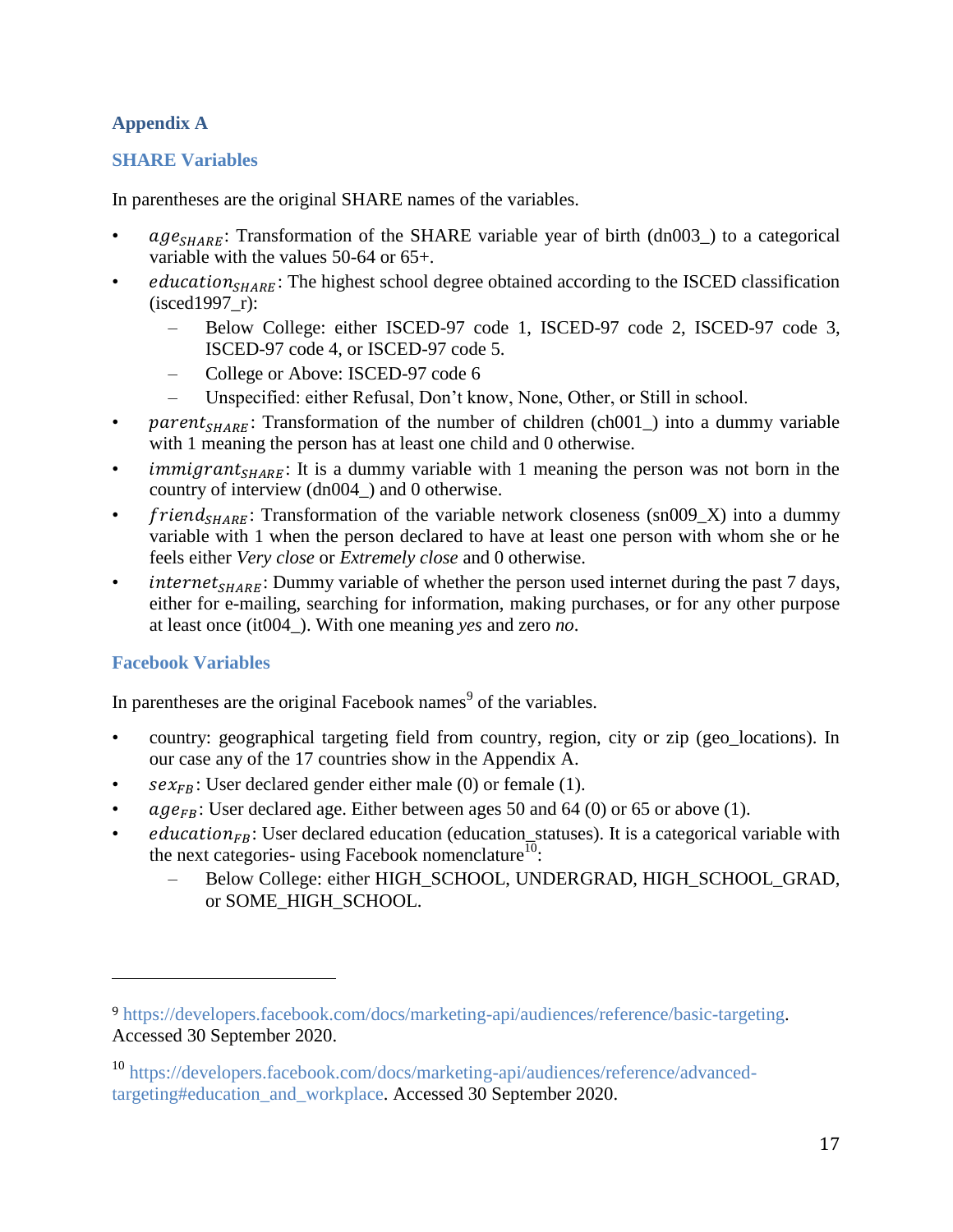- College or Above: either SOME\_COLLEGE, ASSOCIATE\_DEGREE, IN\_GRAD\_SCHOOL, SOME\_GRAD\_SCHOOL, MASTER\_DEGREE, PROFESSIONAL\_DEGREE, or DOCTORATE\_DEGREE.
- Unspecified: UNSPECIFIED.
- *parent<sub>FB</sub>*: People who are parents (Parents (All)), coded as  $1 = yes$  and  $0 = no$ .
- *immigrant<sub>FB</sub>*: People living outside their home country (Expats (All)), coded as  $1 = yes$ and  $0=$  no.
- $friend_{FB}$ : Close friends of people with a birthday in 7-30 days (Close friends of people with birthdays in a month), coded as  $1 = yes$  and  $0 = no$ .

## **Appendix B**

List of countries that constitute the bases:

| Austria | Italy       |
|---------|-------------|
| Belgium | Luxembourg  |
| Croatia | Poland      |
| Czechia | Portugal    |
| Denmark | Slovenia    |
| Estonia | Spain       |
| France  | Sweden      |
| Germany | Switzerland |
| Greece  |             |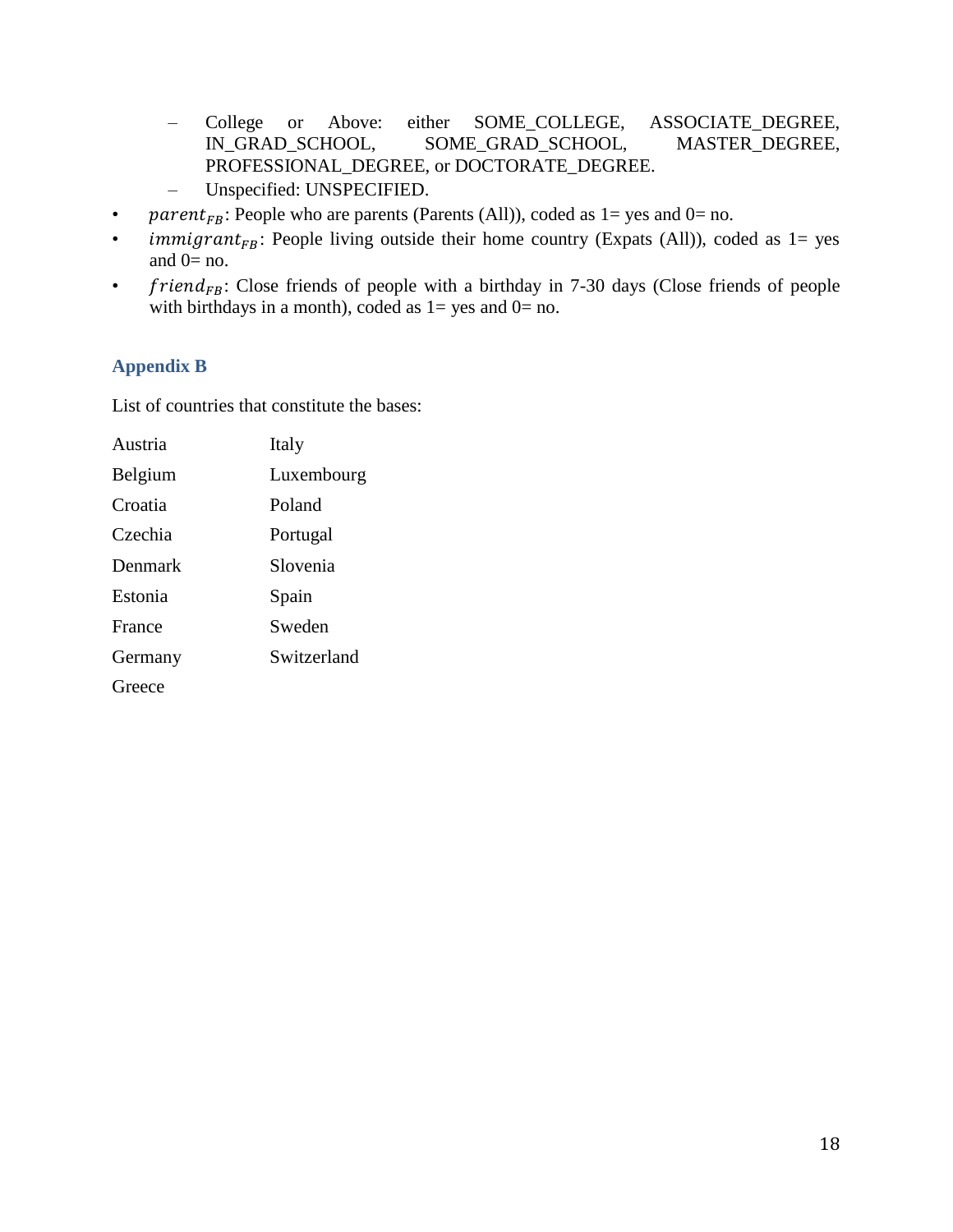## **Appendix C**



**Fig. C1** Proportions of Facebook and SHARE-Internet users by characterization and demographic characteristics. In the cells the left value corresponds to Facebook and the right value to SHARE-Internet. The color shows the ratio of Facebook percentage by Internet percentage.

## **Appendix D**

|            | Log Odds             |                      |                      | <b>Wald Test</b> |            |
|------------|----------------------|----------------------|----------------------|------------------|------------|
|            | No Internet (NI)     | Internet $(I)$       | Facebook (FB)        | $NI - I$         | $NI - FB$  |
| Intercept  | $-2.2402$ ***        | $-1.2797$ ***        | $-2.5601***$         | $-0.9605$ ***    | $0.3199**$ |
|            | $(-2.4407, -2.0397)$ | $(-1.5007, -1.0587)$ | $(-2.6191, -2.5012)$ |                  |            |
| Sex:       | $0.2247$ ***         | $0.1275$ **          | $0.1099**$           | 0.0972           | 0.1148     |
| Female     | (0.1313, 0.3182)     | (0.0449, 0.2100)     | (0.0388, 0.1890)     |                  |            |
| Age: $65+$ | 0.0433               | $0.1429*$            | 0.0167               | $-0.0996$        | 0.0266     |

**Table D1** Log Odds and Confidence Intervals of the friend logit models and Wald Test results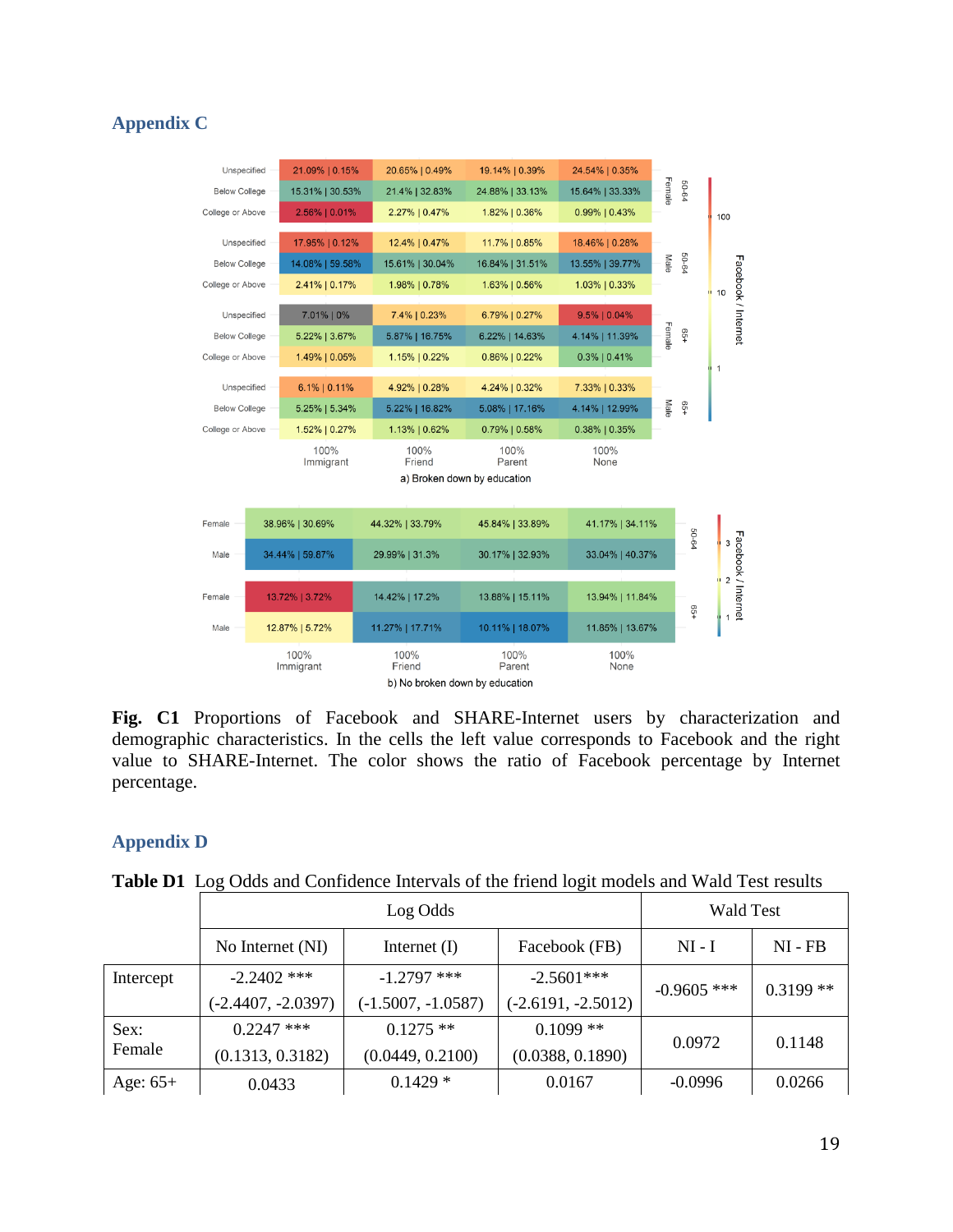|            | $(-0.0947, 0.1813)$ | (0.0029, 0.2828)     | $(-0.0188, 0.0522)$ |              |              |
|------------|---------------------|----------------------|---------------------|--------------|--------------|
| Parent:    | $0.7933$ ***        | $0.2716**$           | $1.2820$ ***        | $0.5217$ *** | $-0.4887$    |
| Yes        | (0.6091, 0.9775)    | (0.0815, 0.4617)     | (1.2219, 1.3420)    |              | ***          |
| Immigrant: | $-0.2930$           | $-1.2381$ ***        | $1.0920$ ***        | $0.9451**$   | $-1.385$ *** |
| Yes        | $(-0.6093, 0.0234)$ | $(-1.7874, -0.6888)$ | (1.0351, 1.1489)    |              |              |

#### **References**

Agresti, Alan. 2013. *Categorical Data Analysis*. A Wiley-Interscience Publication. New York [u.a.]: Wiley.

Alburez-Gutierrez, Diego, Emilio Zagheni, Samin Aref, Sofia Gil-Clavel, André Grow, and Daniela V. Negraia. 2019. "Demography in the Digital Era: New Data Sources for Population Research." In *Smart Statistics for Smart Applications: Book of Short Papers SIS2019*, Arbia, Giuseppe, et al. Pearson. [https://osf.io/24jp7.](https://osf.io/24jp7)

Backstrom, Lars, Eytan Bakshy, Jon Kleinberg, Thomas M Lento, and Itamar Rosenn. 2011. "Center of Attention: How Facebook Users Allocate Attention Across Friends." In *2011*, 8. Proc. 5th International AAAI Conference on Weblogs; Social Media.

Baldassar, Loretta, Mihaela Nedelcu, Laura Merla, and Raelene Wilding. 2016. "ICT-Based Co-Presence in Transnational Families and Communities: Challenging the Premise of Face-to-Face Proximity in Sustaining Relationships." *Global Networks* 16 (2): 133–44. [https://doi.org/10.1111/glob.12108.](https://doi.org/10.1111/glob.12108)

Ballantyne, Alison, Luke Trenwith, Samara Zubrinich, and Megan Corlis. 2010. "' *I Feel Less Lonely* ': What Older People Say About Participating in a Social Networking Website." *Quality in Ageing and Older Adults* 11 (3): 25–35. [https://doi.org/10.5042/qiaoa.2010.0526.](https://doi.org/10.5042/qiaoa.2010.0526)

Barbosa Neves, Barbara. 2015. "Does the Internet Matter for Strong Ties? Bonding Social Capital, Internet Use, and Age-Based Inequality." *International Review of Sociology* 25 (3): 415–33. [https://doi.org/10.1080/03906701.2015.1050307.](https://doi.org/10.1080/03906701.2015.1050307)

Bates, Jessica, and Lee Komito. 2012. "Migration, Community and Social Media." In *Transnationalism in the Global City*, edited by Gerry Boucher, Annette Grindsted, and Trinidad L. Vicente. Maior Series 6. Bilbao: Univ. of Deusto.

Beauchemin, Cris, and Amparo González-Ferrier. 2011. "Sampling International Migrants with Origin-Based Snowballing Method: New Evidence on Biases and Limitations." *Demographic Research* 25 (July): 103–34. [https://doi.org/10.4054/DemRes.2011.25.3.](https://doi.org/10.4054/DemRes.2011.25.3)

Bergmann, Michael, Giuseppe De Luca, and Annette Scherpenzeel. 2017. "Sampling Design and Eighting Strategies in SHARE Wave 6." In *SHARE Wave 6: Panel Innovations and Collecting Dried Blood Spots*. Munich: MEA, Max Planck Institute for Social Law; Social Policy.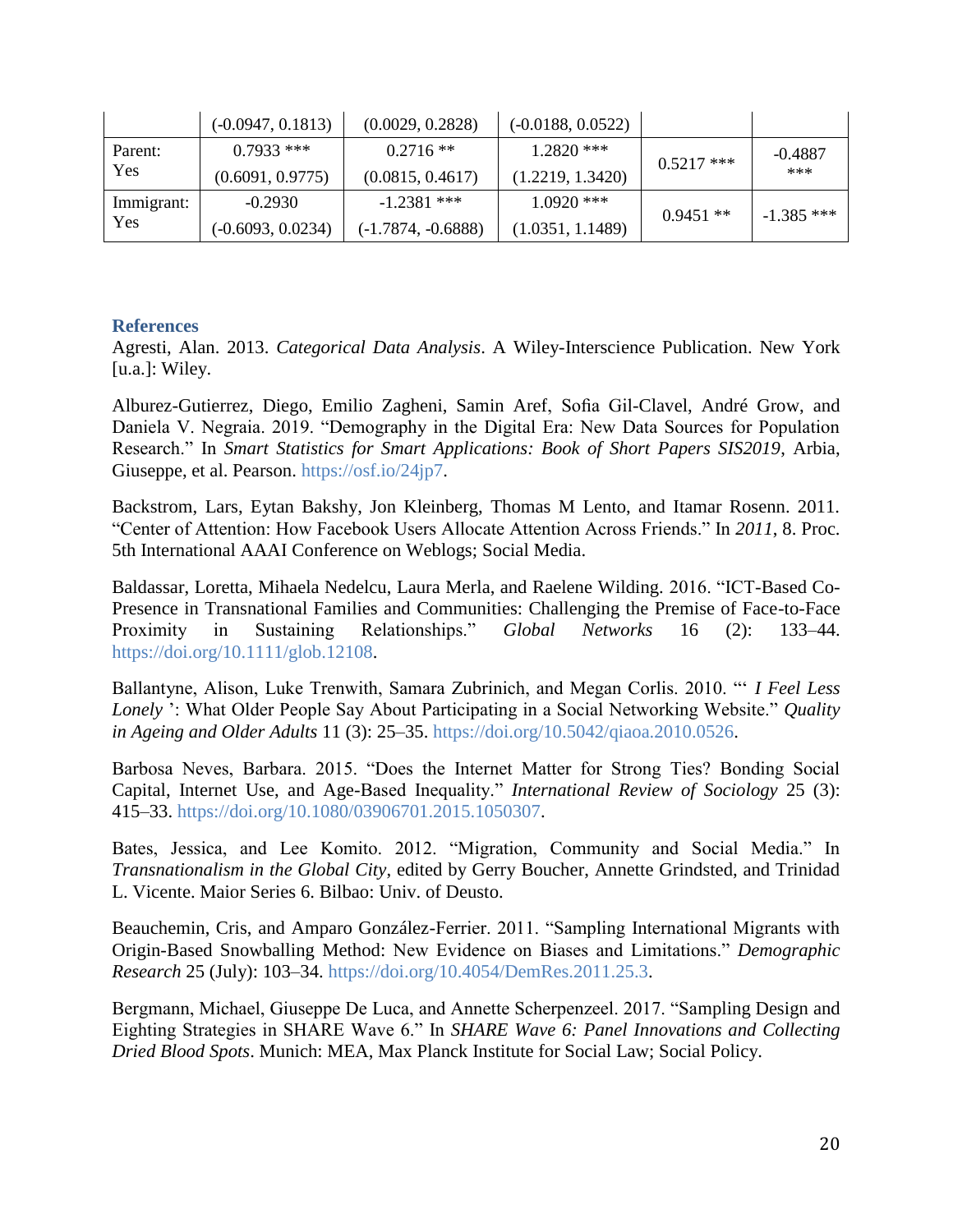Bordone, Valeria, and Helga A. G. de Valk. 2016. "Intergenerational Support Among Migrant Families in Europe." *European Journal of Ageing* 13 (3): 259–70. [https://doi.org/10.1007/s10433-016-0363-6.](https://doi.org/10.1007/s10433-016-0363-6)

Börsch-Supan, Axel, Martina Brandt, Christian Hunkler, Thorsten Kneip, Julie Korbmacher, Frederic Malter, Barbara Schaan, Stephanie Stuck, and Sabrina Zuber. 2013. "Data Resource Profile: The Survey of Health, Ageing and Retirement in Europe (SHARE)." *International Journal of Epidemiology* 42 (4): 992–1001. [https://doi.org/10.1093/ije/dyt088.](https://doi.org/10.1093/ije/dyt088)

Brame, Robert, Raymond Paternoster, Paul MazeroIIe, and Alex Piquero. 1998. "Testing for the Equality of Maximum-Likelihood Regression Coefficients Between Two Independent Equations." *Journal of Quantitative Criminology* 14 (3): 17.

Brandt, M., K. Haberkern, and M. Szydlik. 2009. "Intergenerational Help and Care in Europe." *European Sociological Review* 25 (5): 585–601. [https://doi.org/10.1093/esr/jcn076.](https://doi.org/10.1093/esr/jcn076)

Burke, Moira, Lada A Adamic, and Karyn Marciniak. 2013. "Families on Facebook." *Seventh International AAAI Conference on Weblogs and Social Media*, 10.

Carstensen, Laura L., Derek M. Isaacowitz, and Susan T. Charles. 1999. "Taking Time Seriously: A Theory of Socioemotional Selectivity." *American Psychologist* 54 (3): 165–81. [https://doi.org/10.1037//0003-066X.54.3.165.](https://doi.org/10.1037/0003-066X.54.3.165)

Cherry, Katie E., Erin Jackson Walker, Jennifer Silva Brown, Julia Volaufova, Lynn R. LaMotte, David A. Welsh, L. Joseph Su, et al. 2013. "Social Engagement and Health in Younger, Older, and Oldest-Old Adults in the Louisiana Healthy Aging Study." *Journal of Applied Gerontology* 32 (1): 51–75. [https://doi.org/10.1177/0733464811409034.](https://doi.org/10.1177/0733464811409034)

Ciobanu, Ruxandra Oana, Tineke Fokkema, and Mihaela Nedelcu. 2017. "Ageing as a Migrant: Vulnerabilities, Agency and Policy Implications." *Journal of Ethnic and Migration Studies* 43 (2): 164–81. [https://doi.org/10.1080/1369183X.2016.1238903.](https://doi.org/10.1080/1369183X.2016.1238903)

Coleman, James S. 1988. "Social Capital in the Creation of Human Capital." *American Journal of Sociology* 94: 27.

Coll-Planas, Laura, Fredrica Nyqvist, Teresa Puig, Gerard Urrútia, Ivan Solà, and Rosa Monteserín. 2017. "Social Capital Interventions Targeting Older People and Their Impact on Health: A Systematic Review." *Journal of Epidemiology and Community Health* 71 (7): 663–72. [https://doi.org/10.1136/jech-2016-208131.](https://doi.org/10.1136/jech-2016-208131)

Cornwell, Benjamin, Edward O. Laumann, and L. Philip Schumm. 2008. "The Social Connectedness of Older Adults: A National Profile." *American Sociological Review* 73 (2): 185– 203. [https://doi.org/10.1177/000312240807300201.](https://doi.org/10.1177/000312240807300201)

Dubois, Antoine, Emilio Zagheni, Kiran Garimella, and Ingmar Weber. 2018. "Studying Migrant Assimilation Through Facebook Interests." *arXiv:1801.09430 [Cs]*, January. [http://arxiv.org/abs/1801.09430.](http://arxiv.org/abs/1801.09430)

Dykstra, Pearl A. 2009. "Older Adult Loneliness: Myths and Realities." *European Journal of Ageing* 6 (2): 91–100. [https://doi.org/10.1007/s10433-009-0110-3.](https://doi.org/10.1007/s10433-009-0110-3)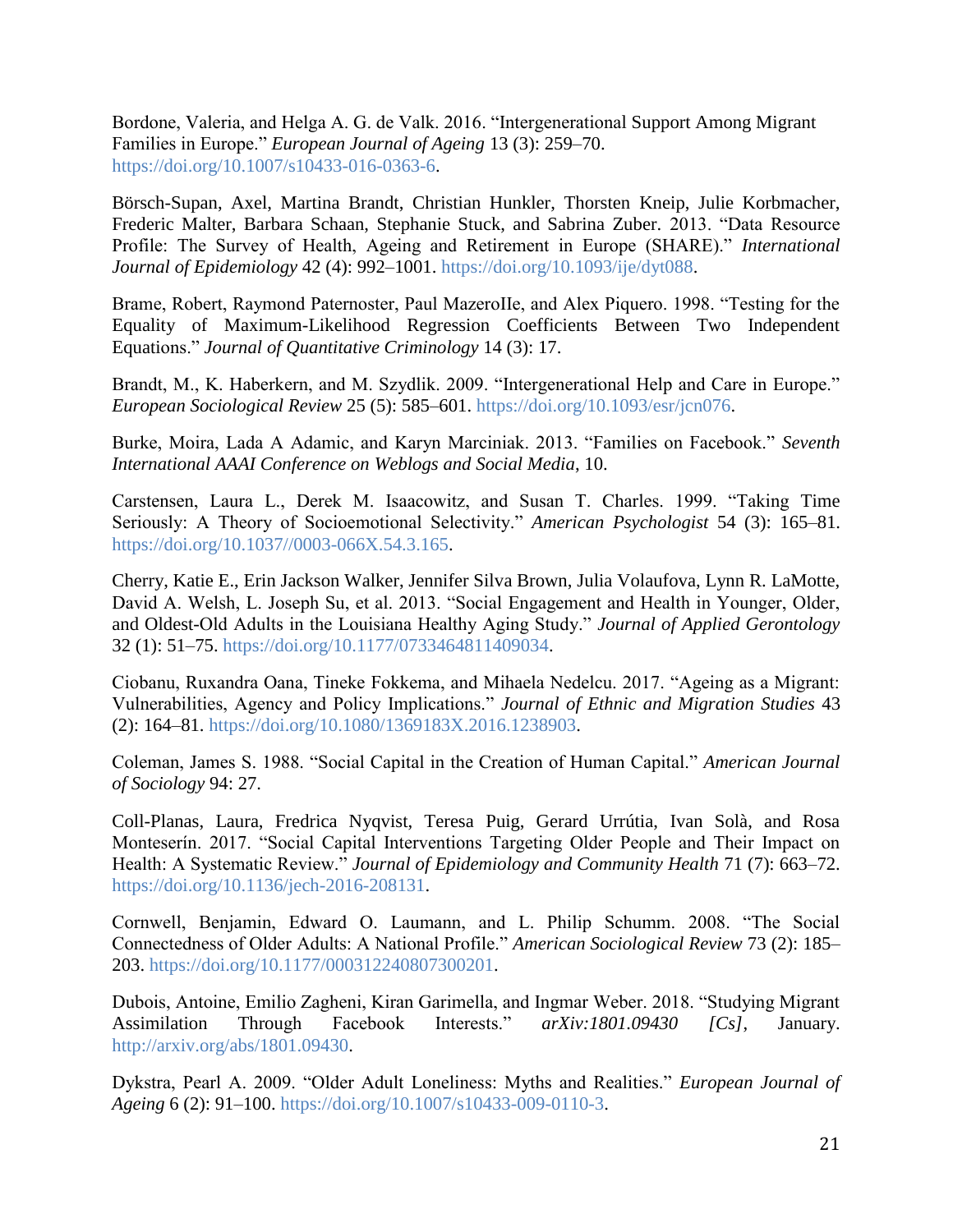Edelmann, Achim, Tom Wolff, Danielle Montagne, and Christopher A. Bail. 2020. "Computational Social Science and Sociology." *Annual Review of Sociology* 46 (1): 61–81. [https://doi.org/10.1146/annurev-soc-121919-054621.](https://doi.org/10.1146/annurev-soc-121919-054621)

Ehsan, Annahita, Hannah Sophie Klaas, Alexander Bastianen, and Dario Spini. 2019. "Social Capital and Health: A Systematic Review of Systematic Reviews." *SSM - Population Health* 8 (August): 100425. [https://doi.org/10.1016/j.ssmph.2019.100425.](https://doi.org/10.1016/j.ssmph.2019.100425)

Eurostat. 2018. "ICT Usage in Households and by Individuals (Isoc\_i)." Data base. [https://appsso.eurostat.ec.europa.eu/nui/show.do?dataset=isoc\\_ci\\_ifp\\_iu&lang=en.](https://appsso.eurostat.ec.europa.eu/nui/show.do?dataset=isoc_ci_ifp_iu&lang=en)

Facebook Inc. 2019. "Facebook Reports Third Quarter 2019 Results." [https://investor.fb.com/investor-news/press-release-details/2019/Facebook-Reports-Third-](https://investor.fb.com/investor-news/press-release-details/2019/Facebook-Reports-Third-Quarter-2019-Results/default.aspx)[Quarter-2019-Results/default.aspx.](https://investor.fb.com/investor-news/press-release-details/2019/Facebook-Reports-Third-Quarter-2019-Results/default.aspx) Accessed 24 September 2020.

Fatehkia, Masoomali, Ridhi Kashyap, and Ingmar Weber. 2018. "Using Facebook Ad Data to Track the Global Digital Gender Gap." *World Development* 107 (July): 189–209. [https://doi.org/10.1016/j.worlddev.2018.03.007.](https://doi.org/10.1016/j.worlddev.2018.03.007)

Fokkema, Tineke, and Robert Naderi. 2013. "Differences in Late-Life Loneliness: A Comparison Between Turkish and Native-Born Older Adults in Germany." *European Journal of Ageing* 10 (4): 289–300. [https://doi.org/10.1007/s10433-013-0267-7.](https://doi.org/10.1007/s10433-013-0267-7)

Francis, Jessica, Christopher Ball, Travis Kadylak, and Shelia Cotten. 2019. "Aging in the Digital Age: Conceptualizing Technology Adoption and Digital Inequalities." In *Ageing and Digital Technology: Designing and Evaluating Emerging Technologies for Older Adults*, edited by Barbara Barbosa Neves and Frank Vetere, 35. Springer Singapore.

Gierveld, Jenny de Jong. 1998. "A Review of Loneliness: Concept and Definitions, Determinants and Consequences." *Reviews in Clinical Gerontology* 8 (1): 73–80. [https://doi.org/10.1017/S0959259898008090.](https://doi.org/10.1017/S0959259898008090)

Gierveld, Jenny de Jong, Theo van Tilburg, and Pearl A. Dykstra. 2006. "Loneliness and Social Isolation." In *The Cambridge Handbook of Personal Relationships*, edited by Anita L. Vangelisti and Daniel Perlman, 485–500. Cambridge: Cambridge University Press. [https://doi.org/10.1017/CBO9780511606632.027.](https://doi.org/10.1017/CBO9780511606632.027)

Gil-Clavel, Sofia, and Emilio Zagheni. 2019. "Demographic Differentials in Facebook Usage Around the World." *Proceedings of the International AAAI Conference on Web and Social Media* 13 (01): 647–50. [https://aaai.org/ojs/index.php/ICWSM/article/view/3263.](https://aaai.org/ojs/index.php/ICWSM/article/view/3263)

Herdağdelen, Amaç, Bogdan State, Lada Adamic, and Winter Mason. 2016. "The Social Ties of Immigrant Communities in the United States." In *Proceedings of the 8th ACM Conference on Web Science - WebSci '16*, 78–84. Hannover, Germany: ACM Press. [https://doi.org/10.1145/2908131.2908163.](https://doi.org/10.1145/2908131.2908163)

Holt-Lunstad, Julianne, Timothy B. Smith, Mark Baker, Tyler Harris, and David Stephenson. 2015. "Loneliness and Social Isolation as Risk Factors for Mortality: A Meta-Analytic Review."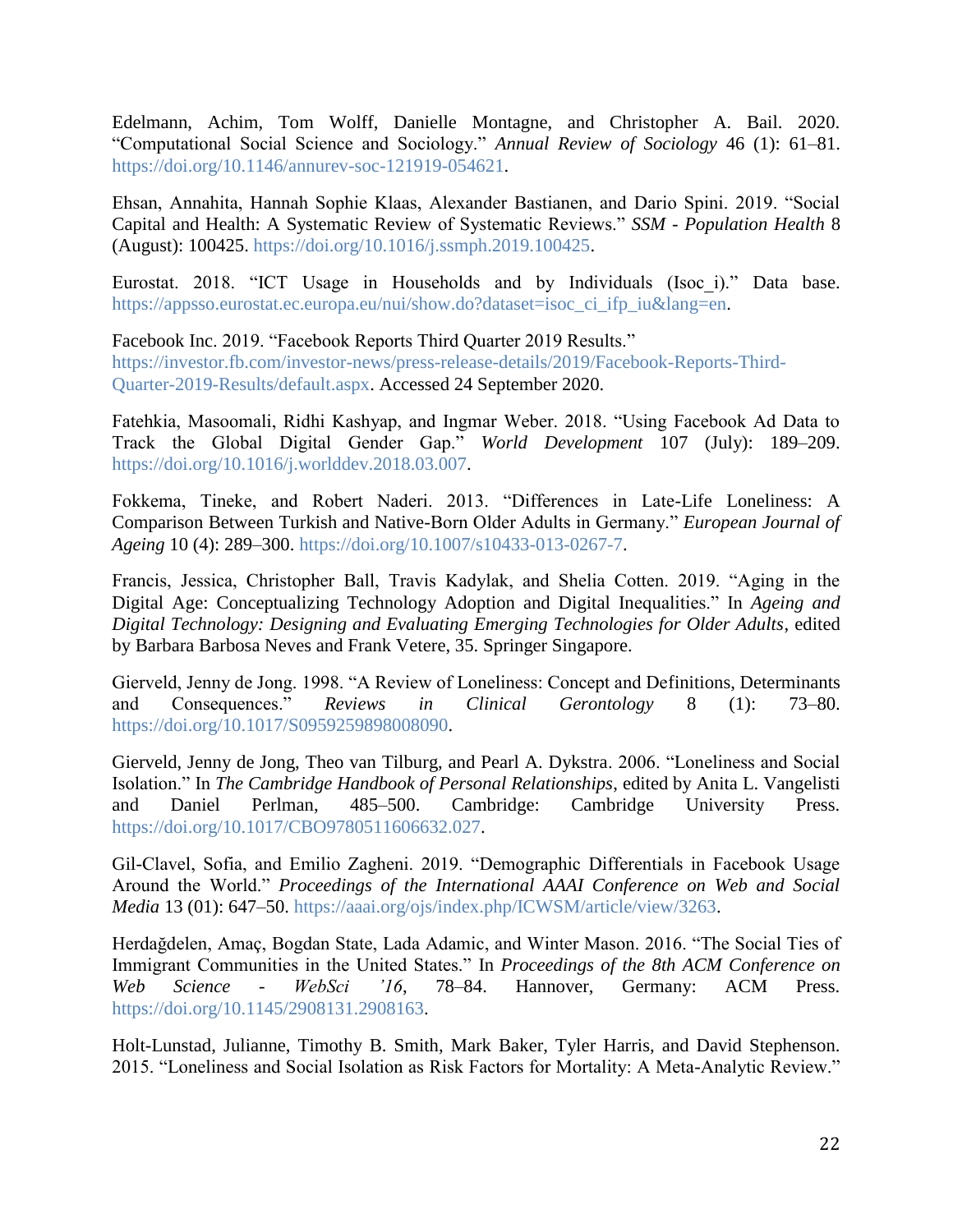*Perspectives on Psychological Science* 10 (2): 227–37. [https://doi.org/10.1177/1745691614568352.](https://doi.org/10.1177/1745691614568352)

Jung, Eun Hwa, and S. Shyam Sundar. 2016. "Senior Citizens on Facebook: How Do They Interact and Why?" *Computers in Human Behavior* 61 (August): 27–35. [https://doi.org/10.1016/j.chb.2016.02.080.](https://doi.org/10.1016/j.chb.2016.02.080)

Kobayashi, Tomoko, Ichiro Kawachi, Toshihide Iwase, Etsuji Suzuki, and Soshi Takao. 2013. "Individual-Level Social Capital and Self-Rated Health in Japan: An Application of the Resource Generator." *Social Science & Medicine* 85 (May): 32–37. [https://doi.org/10.1016/j.socscimed.2013.02.027.](https://doi.org/10.1016/j.socscimed.2013.02.027)

Kohli, Martin, and Marco Albertini. 2009. "Childlessness and Intergenerational Transfers: What Is at Stake?" *Ageing and Society* 29 (8): 1171–83. [https://doi.org/10.1017/S0144686X09990341.](https://doi.org/10.1017/S0144686X09990341)

Komito, Lee. 2011. "Social Media and Migration: Virtual Community 2.0." *Journal of the American Society for Information Science and Technology* 62 (6): 1075–86. [https://doi.org/10.1002/asi.21517.](https://doi.org/10.1002/asi.21517)

Lazer, David, and Jason Radford. 2017. "Data Ex Machina: Introduction to Big Data." *Annual Review of Sociology* 43 (1): 19–39. [https://doi.org/10.1146/annurev-soc-060116-053457.](https://doi.org/10.1146/annurev-soc-060116-053457)

Lee, Kyung-Tag, Mi-Jin Noh, and Dong-Mo Koo. 2013. "Lonely People Are No Longer Lonely on Social Networking Sites: The Mediating Role of Self-Disclosure and Social Support." *Cyberpsychology, Behavior, and Social Networking* 16 (6): 413–18. [https://doi.org/10.1089/cyber.2012.0553.](https://doi.org/10.1089/cyber.2012.0553)

Lin, Nan. 1999. "Building a Network Theory of Social Capital'." *Connections* 22: 24.

Lumley, T. 2004. "Survey: Analysis of Complex Survey Samples." *Journal of Statistical Software* 9 (1): 19.

Luo, Ye, Louise C. Hawkley, Linda J. Waite, and John T. Cacioppo. 2012. "Loneliness, Health, and Mortality in Old Age: A National Longitudinal Study." *Social Science & Medicine* 74 (6): 907–14. [https://doi.org/10.1016/j.socscimed.2011.11.028.](https://doi.org/10.1016/j.socscimed.2011.11.028)

McPherson, Miller, Lynn Smith-Lovin, and Matthew E Brashears. 2006. "Social Isolation in America: Changes in Core Discussion Networks over Two Decades." *American Sociological Review* 71 (3): 23.

Näre, Lena, Katie Walsh, and Loretta Baldassar. 2017. "Ageing in Transnational Contexts: Transforming Everyday Practices and Identities in Later Life." *Identities* 24 (5): 515–23. [https://doi.org/10.1080/1070289X.2017.1346986.](https://doi.org/10.1080/1070289X.2017.1346986)

Neves, Barbara Barbosa. 2013. "Social Capital and Internet Use: The Irrelevant, the Bad, and the Good: Social Capital and Internet Use." *Sociology Compass* 7 (8): 599–611. [https://doi.org/10.1111/soc4.12059.](https://doi.org/10.1111/soc4.12059)

Neves, Barbara Barbosa, Ron Baecker, D. D. Carvalho, Alexandra Sanders, and C. Casimiro. 2018. "Cross-Disciplinary Research Methods to Study Technology Use, Family, and Life Course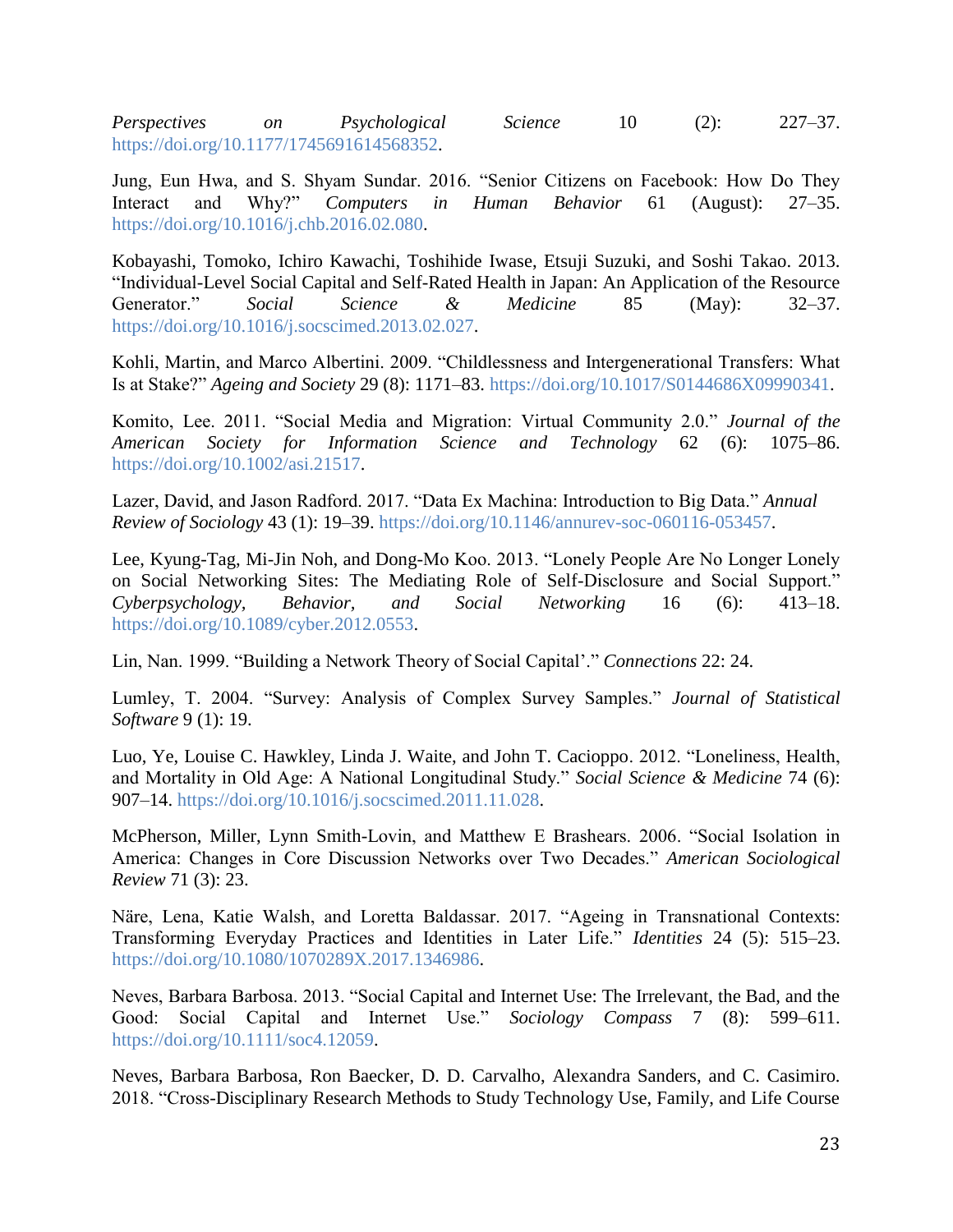Dynamics: Lessons from an Action Research Project on Social Isolation and Loneliness in Later Life." *Connecting Families*, 113–32.

Nyqvist, Fredrica, Bernd Pape, Tony Pellfolk, Anna K. Forsman, and Kristian Wahlbeck. 2014. "Structural and Cognitive Aspects of Social Capital and All-Cause Mortality: A Meta-Analysis of Cohort Studies." *Social Indicators Research* 116 (2): 545–66. [https://doi.org/10.1007/s11205-](https://doi.org/10.1007/s11205-013-0288-9) [013-0288-9.](https://doi.org/10.1007/s11205-013-0288-9)

Onyx, Jenny, and Paul Bullen. 2000. "Measuring Social Capital in Five Communities." *The Journal of Applied Behavioral Science* 36 (1): 23–42. [https://doi.org/10.1177/0021886300361002.](https://doi.org/10.1177/0021886300361002)

Pantell, Matthew, David Rehkopf, Douglas Jutte, S. Leonard Syme, John Balmes, and Nancy Adler. 2013. "Social Isolation: A Predictor of Mortality Comparable to Traditional Clinical Risk Factors." *American Journal of Public Health* 103 (11): 2056–62. [https://doi.org/10.2105/AJPH.2013.301261.](https://doi.org/10.2105/AJPH.2013.301261)

Perissinotto, Carla M., Irena Stijacic Cenzer, and Kenneth E. Covinsky. 2012. "Loneliness in Older Persons: A Predictor of Functional Decline and Death." *Archives of Internal Medicine* 172 (14). [https://doi.org/10.1001/archinternmed.2012.1993.](https://doi.org/10.1001/archinternmed.2012.1993)

Putnam, Robert D. 1993. "The Prosperous Community: Social Capital and Public Life." *The American Prospect* 13: 11.

Quan-Haase, Anabel, Hua Wang, Barry Wellman, and A. Zhang. 2018. "Weaving Family Connections on and Offline: The Turn to Networked Individualism." *Connecting Families: Information & Communication Technologies, Generations, and the Life Course*, 57–77.

Ribeiro, Filipe N., Fabrício Benevenuto, and Emilio Zagheni. 2020. "How Biased Is the Population of Facebook Users? Comparing the Demographics of Facebook Users with Census Data to Generate Correction Factors." In *12th ACM Conference on Web Science*, 325–34. Southampton United Kingdom: ACM. [https://doi.org/10.1145/3394231.3397923.](https://doi.org/10.1145/3394231.3397923)

Rios, Juan Sebastian, Donghee Yvette Wohn, and Yu-Hao Lee. 2019. "Effect of Internet Literacy in Understanding Older Adults' Social Capital and Expected Internet Support" 36 (2): 93–102.

Schwartz, Ella, Howard Litwin, and Marcus Kotte. 2017. "Measuring Social Network and Network Changes in SHARE Wave 6." In *SHARE Wave 6: Panel Innovations and Collecting Dried Blood Spots*. Munich: MEA, Max Planck Institute for Social Law; Social Policy.

Seeman, T. E., D. M. Miller-Martinez, S. Stein Merkin, M. E. Lachman, P. A. Tun, and A. S. Karlamangla. 2011. "Histories of Social Engagement and Adult Cognition: Midlife in the U.S. Study." *The Journals of Gerontology Series B: Psychological Sciences and Social Sciences* 66B (Supplement 1): i141–i152. [https://doi.org/10.1093/geronb/gbq091.](https://doi.org/10.1093/geronb/gbq091)

Seeman, Teresa E., Lisa F. Berkman, Frank Kohout, Andrea Lacroix, Robert Glynn, and Dan Blazer. 1993. "Intercommunity Variations in the Association Between Social Ties and Mortality